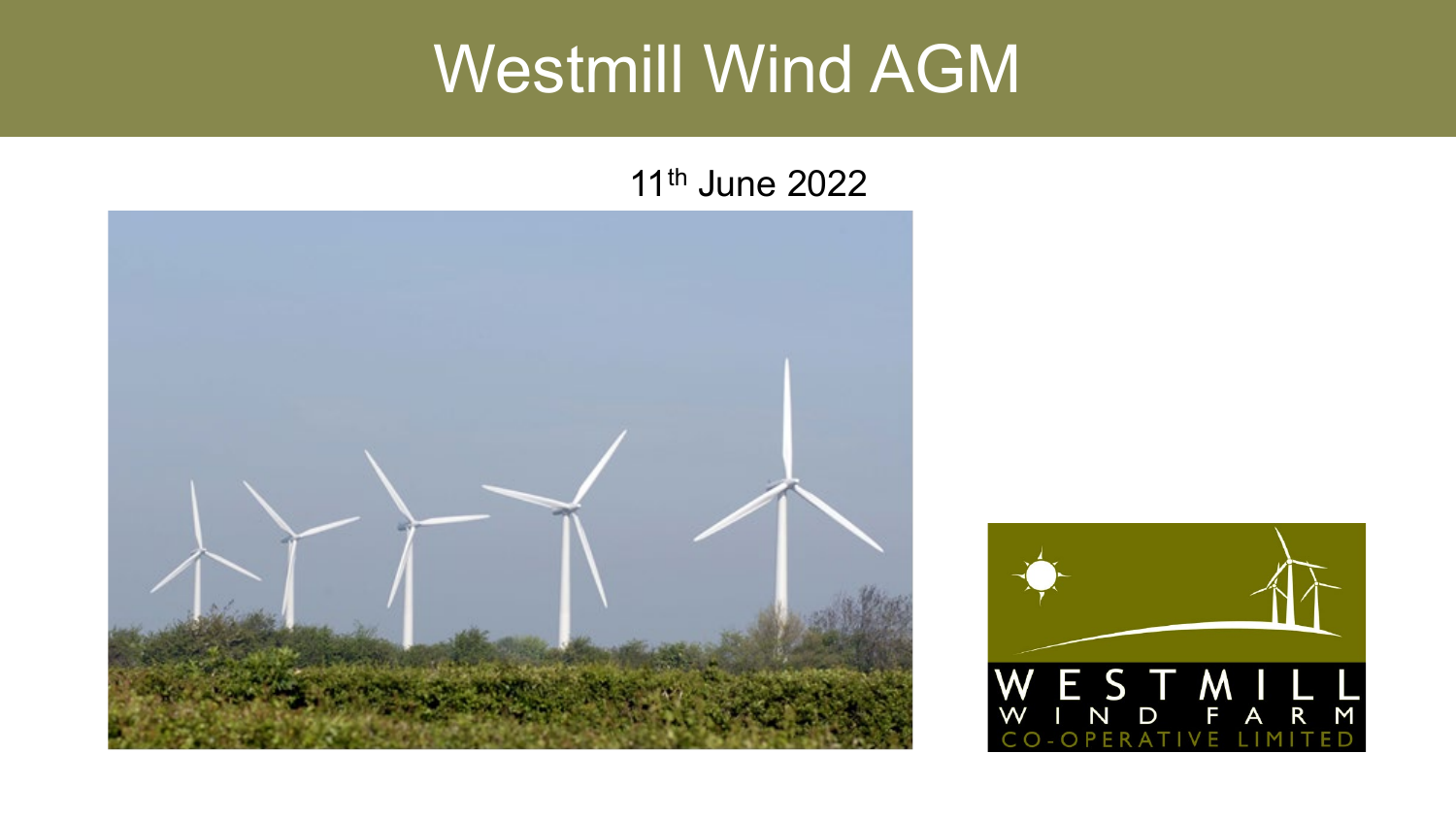## Meeting Protocol

- Cameras and microphones switched off
- The AGM is being recorded
- Please ask questions via the 'Q&A' function
- Motions will be proposed by the Chair but to second a motion members should use the 'Raise Hand' function
- Vote using the polling function. Do not vote if you have already voted online/post
- Please use the 'Chat' functionality to express any thoughts.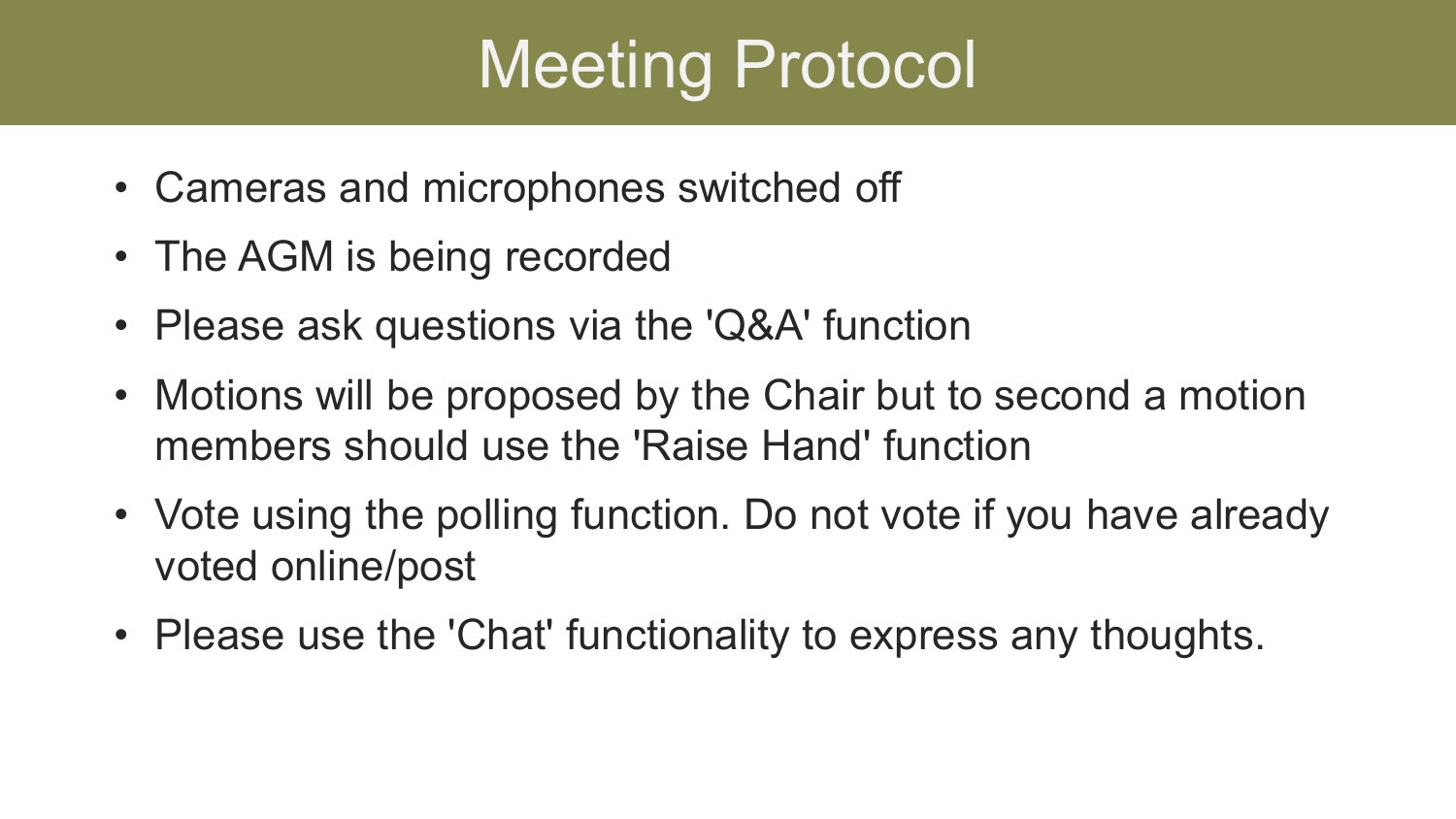

- **11:35 Welcome & summary of the year – Josh Brown**
- **11.45 Asset management & performance – Gary Bills**
- **11.55 Power prices– Josh Brown**
- **12:00 Financial report – Annette Heslop**
- **12:10 Voting on Motions**
- **12:30 Closing Remarks**
- **12:35 End AGM**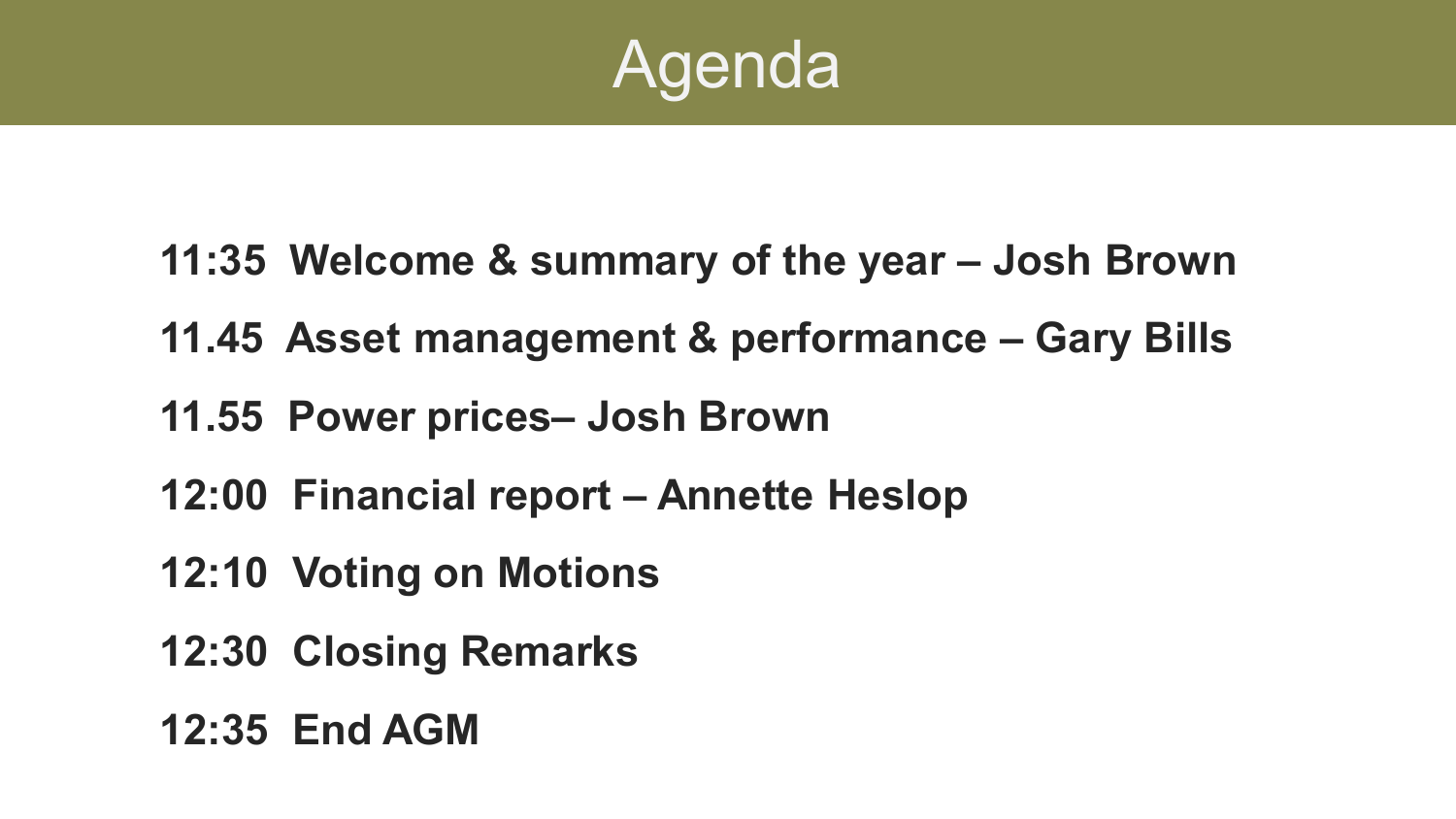## Board Objectives

- Asset Management
	- Strengthen monitoring/response
	- Strategic asset management plan
- Long-term
	- 15-year planning permission secured
	- Business case under development
- Co-operative
	- Trading dividend
	- Member services training
	- Supporting other co-operatives £100k loan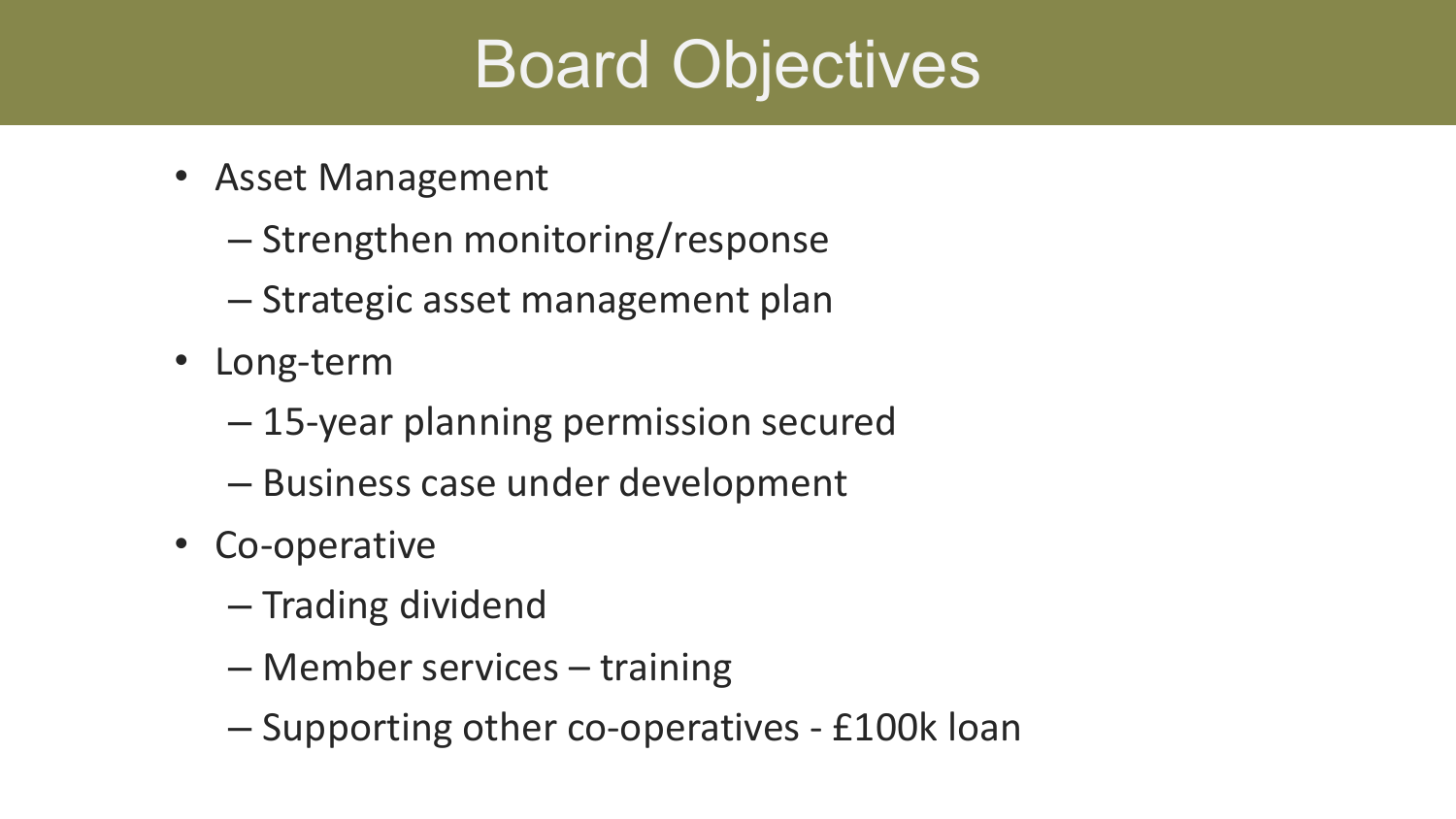## Board Objectives

- Closer joint working
	- New firm of accountants Critchleys
	- Solar and wind sharing same back office from autumn 2022
	- Better coordinated member communications
	- "Beyond generation"
- Fairtax
- New directors
- REScoop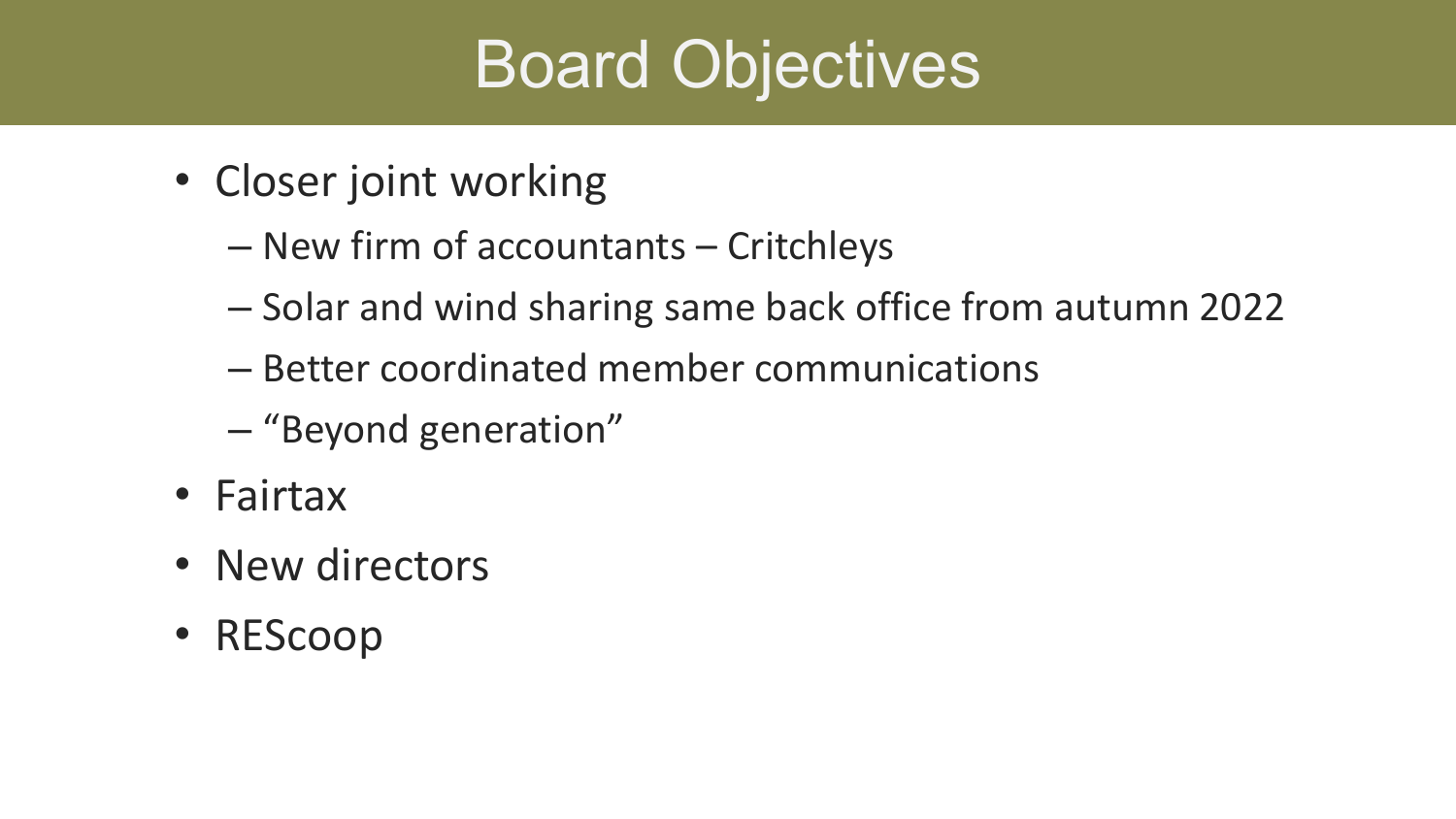#### Asset Management & Performance

#### Gary Bills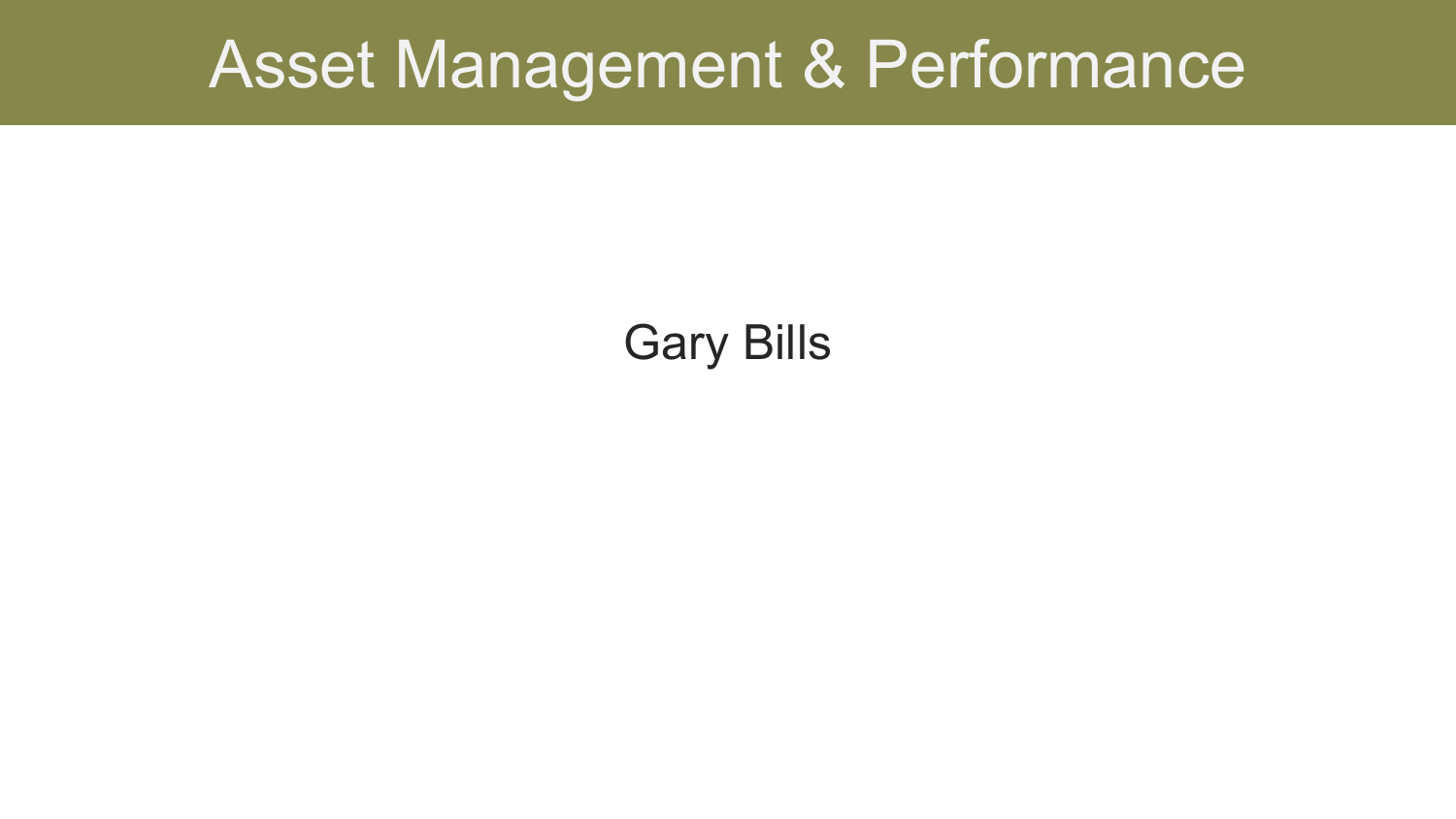## **2021 Performance**

Availability – 90% (2020: 91%)

Below average wind year 5 m/s (2020: 6 m/s)

Downtime events (turbines 14 years old):

- Grid outages caused computer failure difficulty sourcing replacement parts
- Yaw gear boxes required replacing
- Capacitors failing
- 2 gear oil pumps failed
- Pitch tracking faults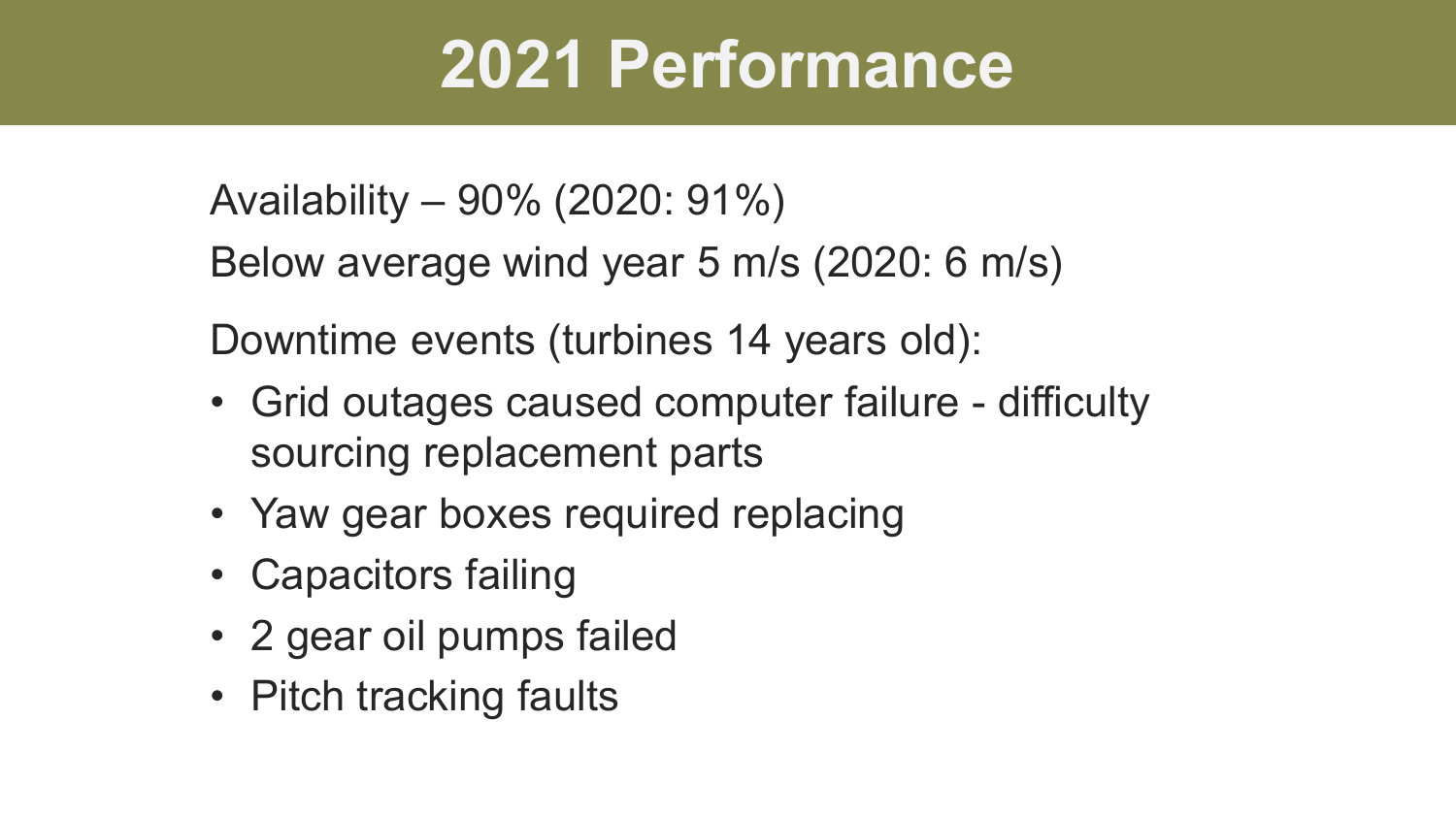#### Wind Turbine Availability

**Jan to Dec 2021**

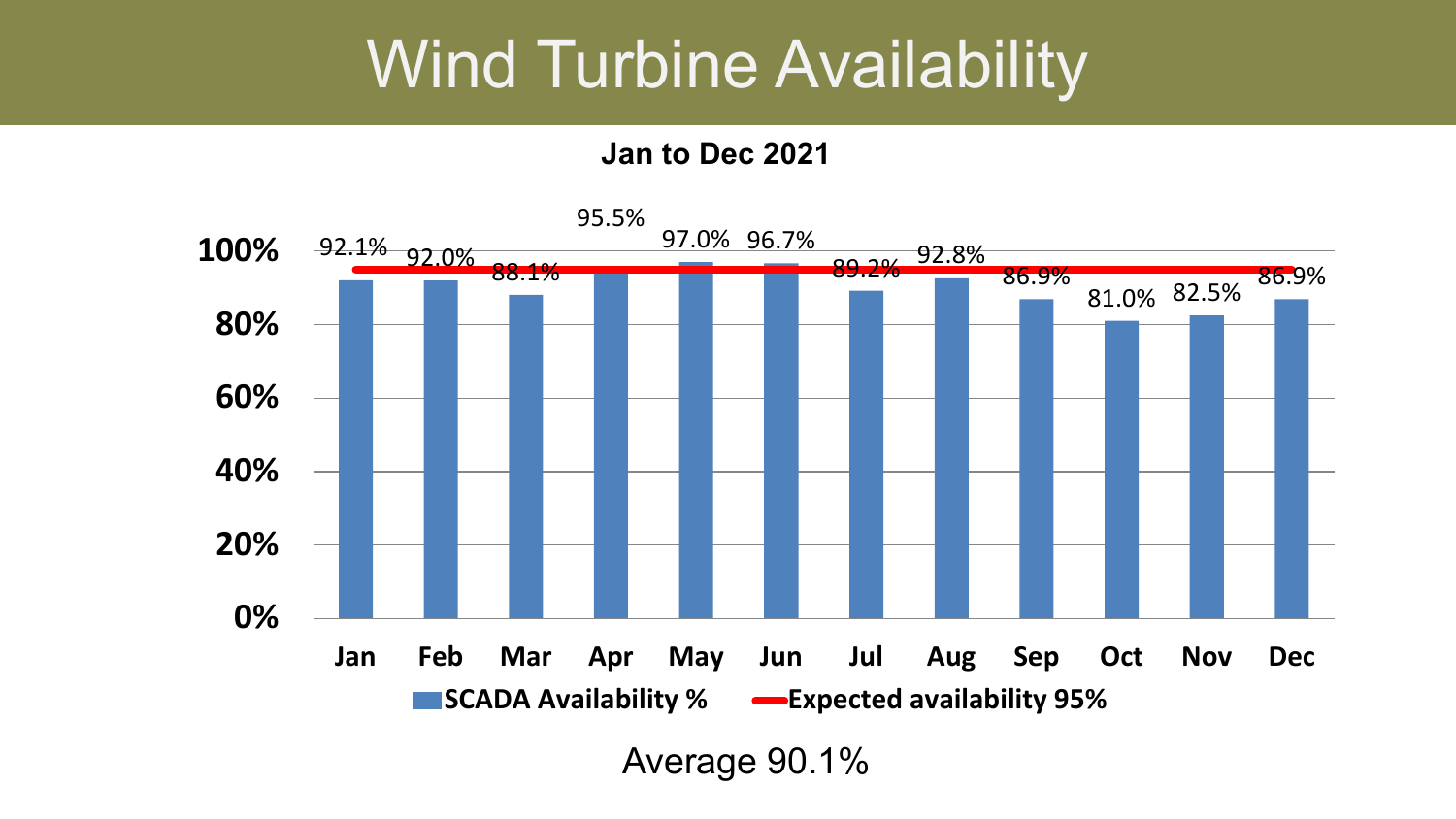#### Jan to Dec 2021

#### **GENERATION MWH**



Actual 8,450 MWh – 84.5% of budget (2020: 115%) Budget 10,000 MWh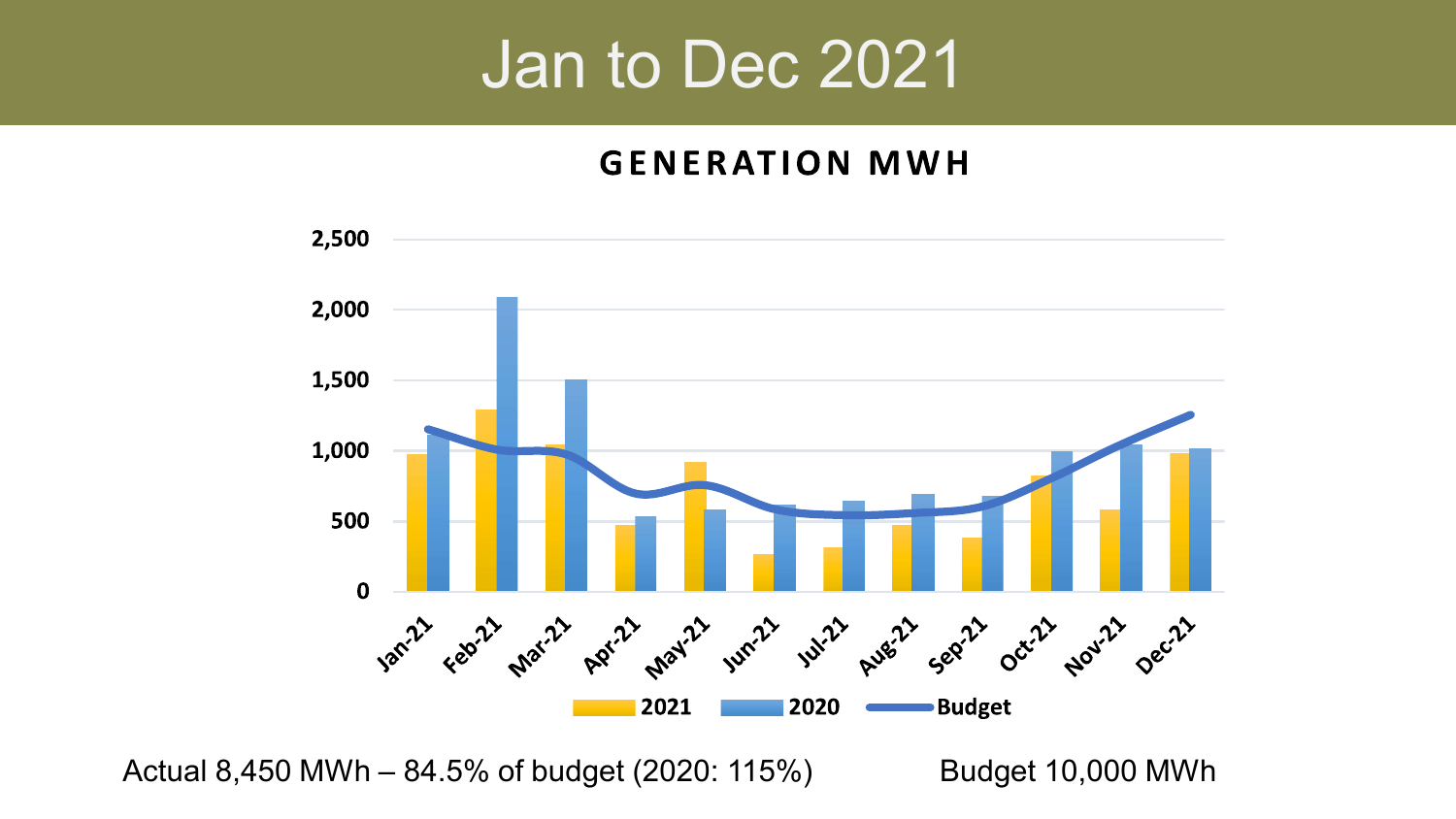## Asset management

BVG Produced Strategic Asset Management Plan (SAMP)

- Condition Analysis drive train & main gearbox
- Life extension analysis
- SCADA replacement
- Strategic spare holding
- Rotor blade aerodynamic enhancement
- Prepare Maintenance & Repair Plan inc budget (MARP)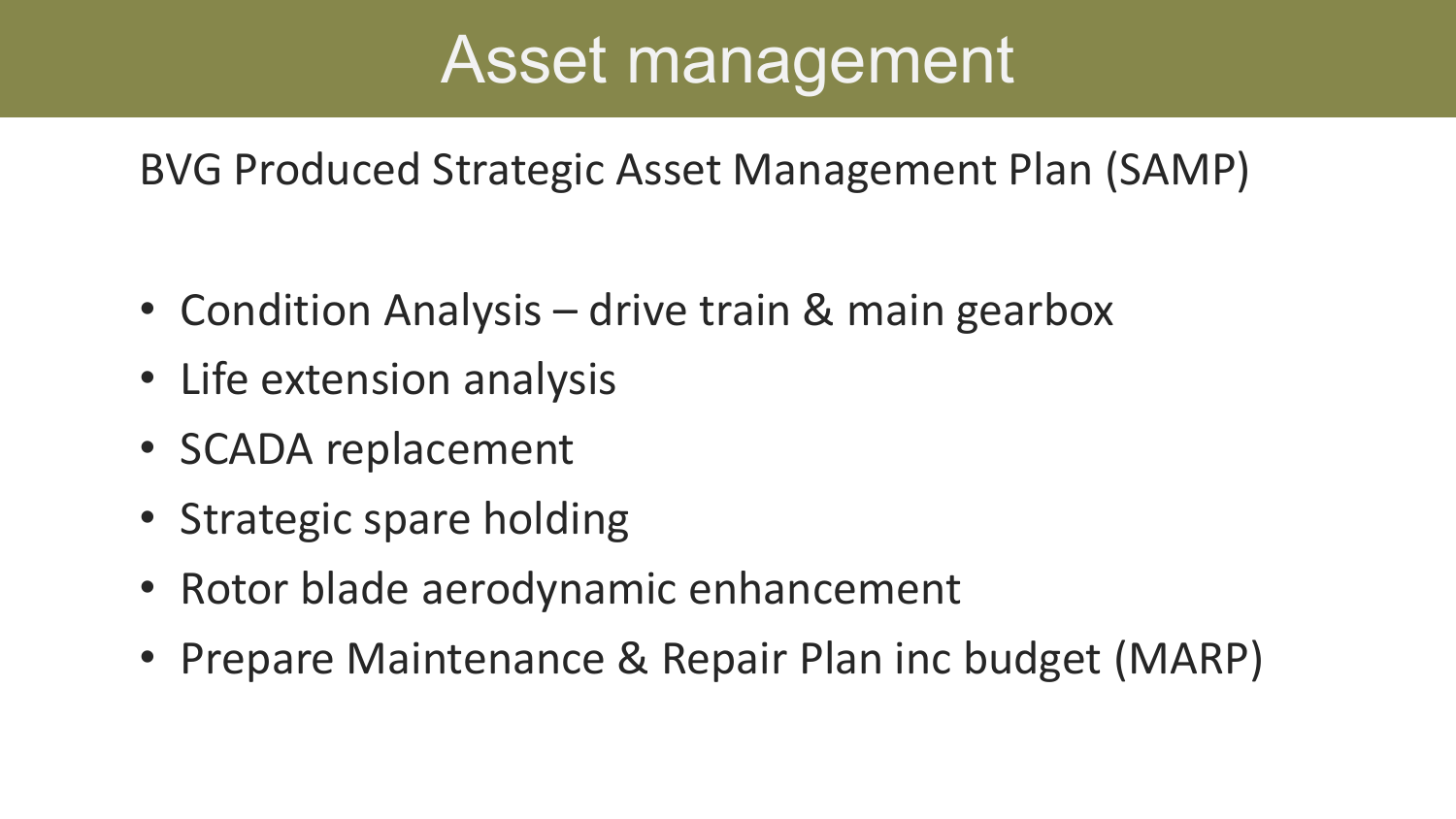## Maintenance & Repair

Completed:

- Pitch cone replacement
- Hydraulic oil change
- Yaw gearbox replacement 2 turbines
- UPS replacement 4 turbines
- Blade inspections

To Do:

- Gearbox inspections
- SCADA replacement
- UPS replacement at T1
- 8 Yaw gearboxes in stock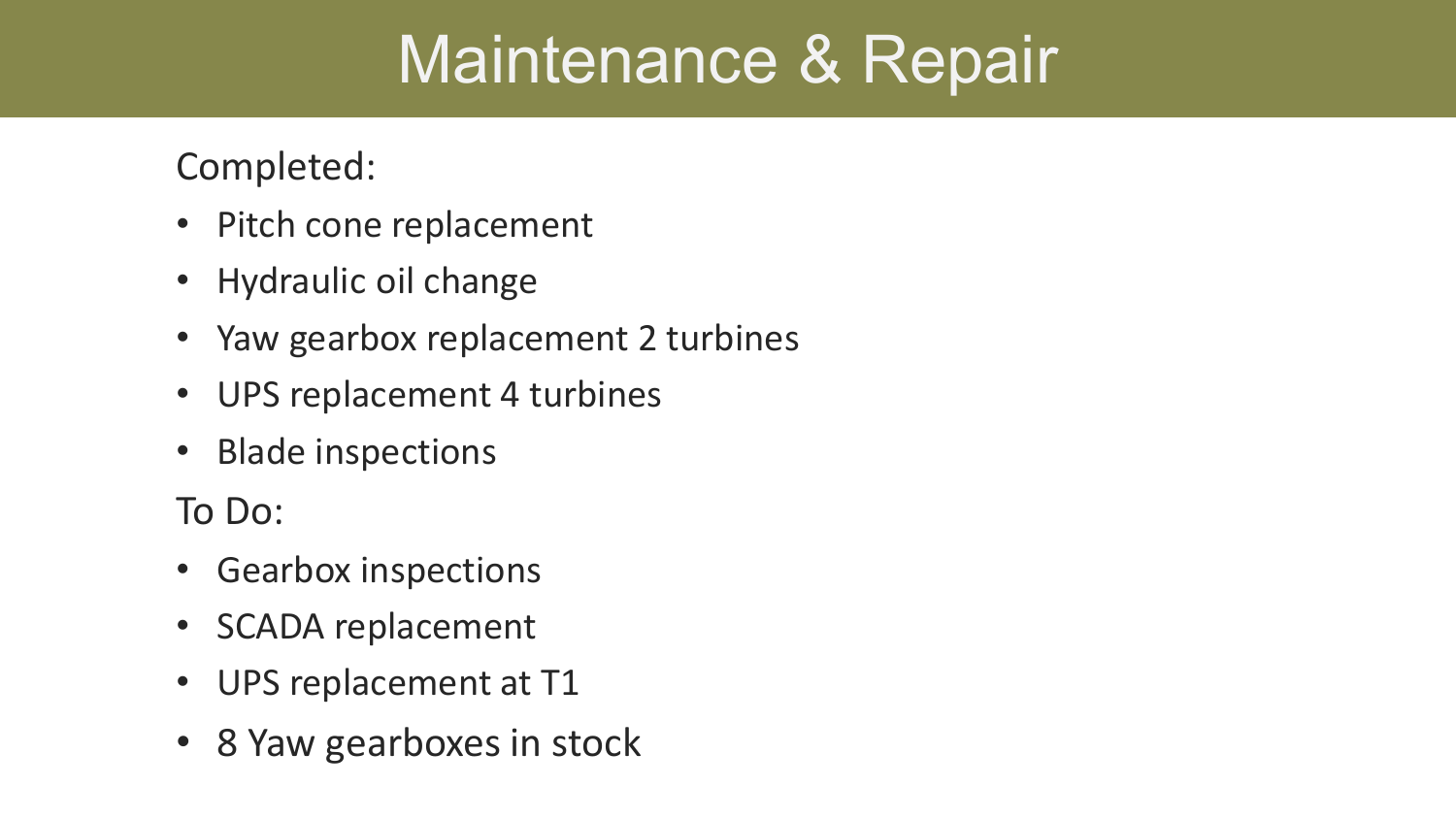#### Generation Jan to May 2022



Actual 3,378 MWh – 73.5% budget Budget 4,593 MWh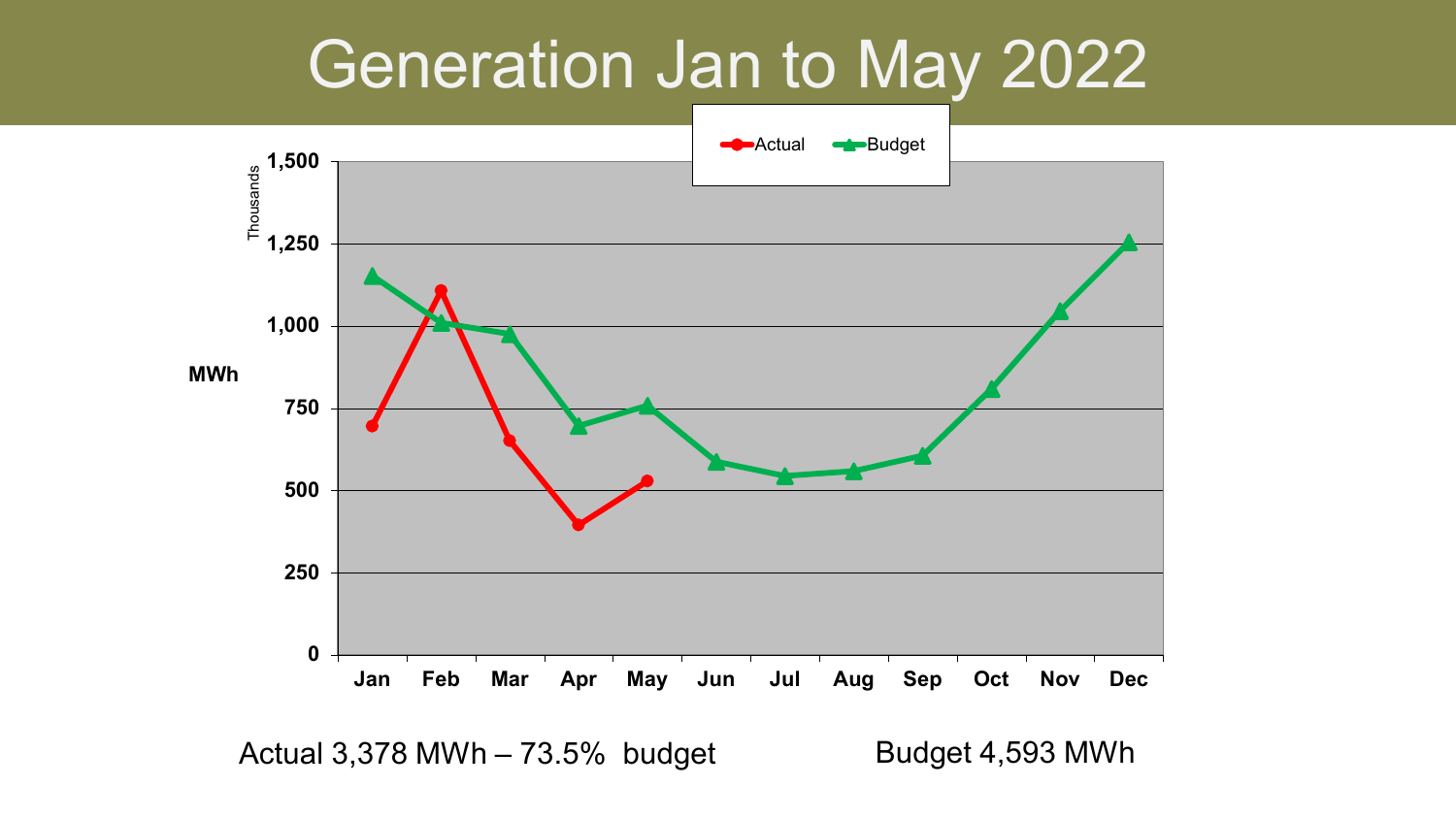

#### Josh Brown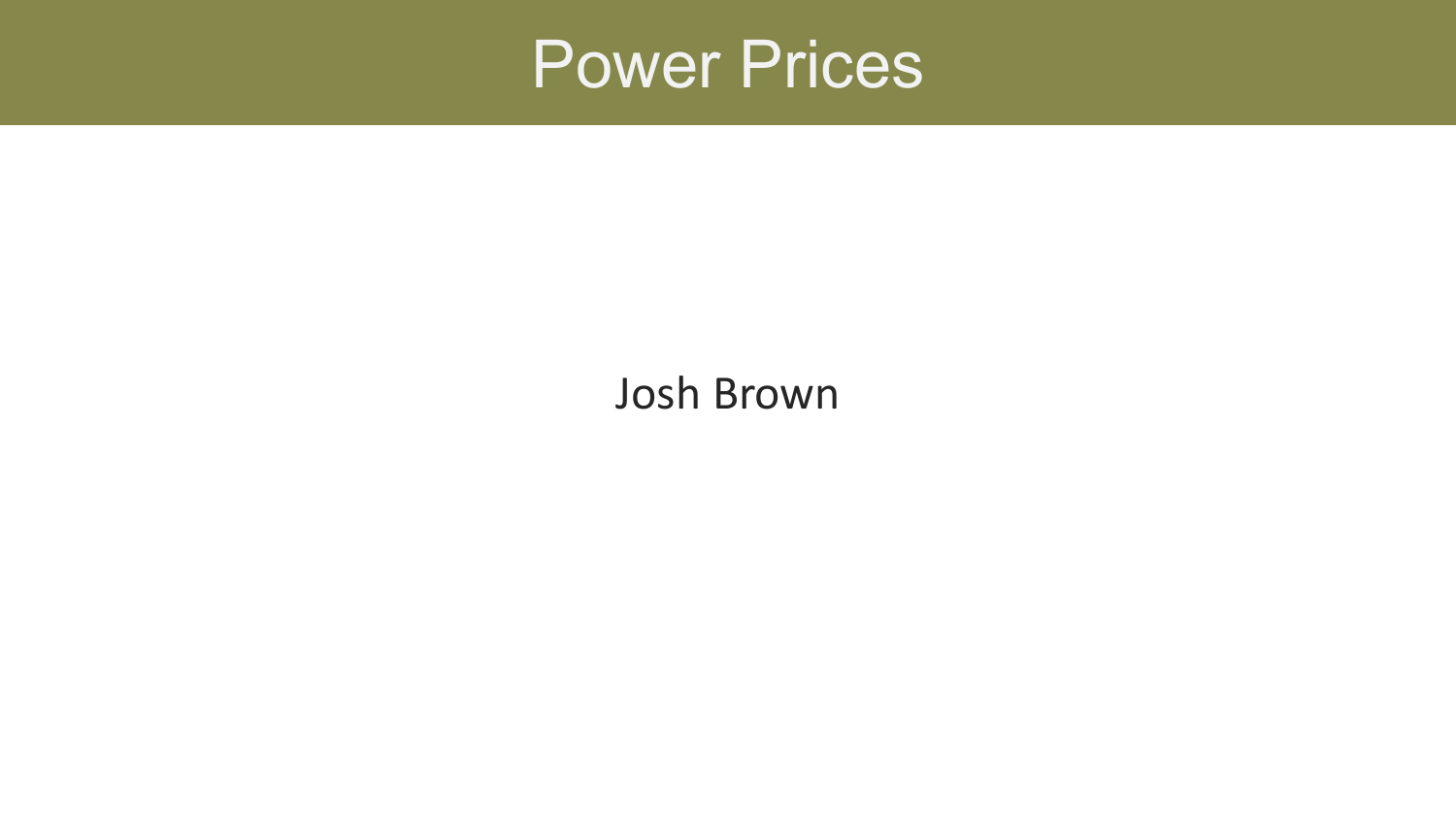## Power Prices

- All power goes to Octopus Energy then used by them for Coop Energy customers.
- Agree power contracts ahead of time. 2021 agreed before that year, when energy prices were a bit lower.
- Average power price across the year was £47.46/MWh. Plus ROC and REGO income.
- During the year power prices have risen drastically.
- Locked in future prices to 2025.
- Good prices agreed.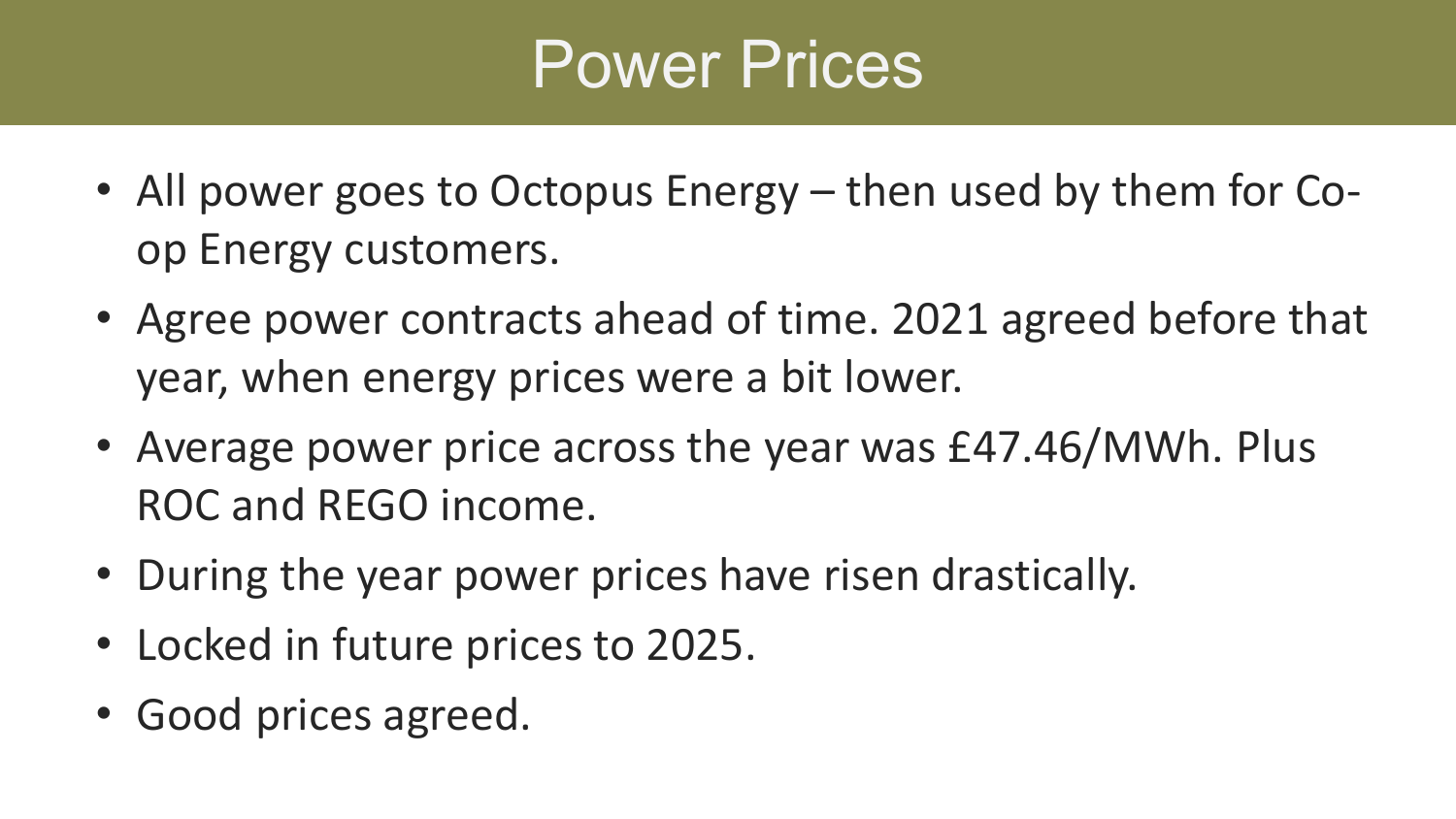## Financial performance

#### Annette Heslop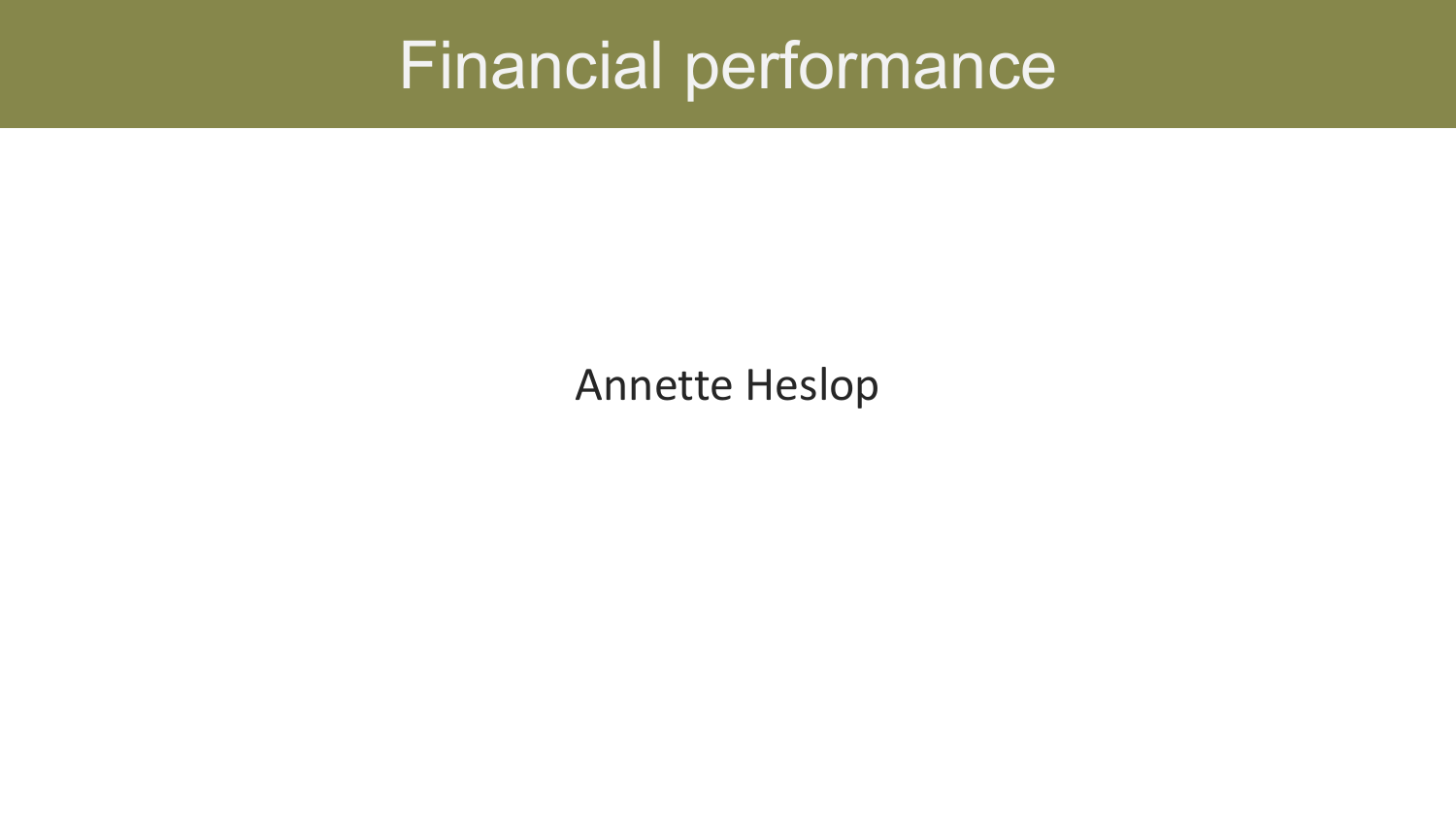#### Accounts to December 2020

- Documents already circulated
	- Summary accounts
	- Full Audited Accounts
	- Strategic report
	- AGM Agenda
	- Candidate Statements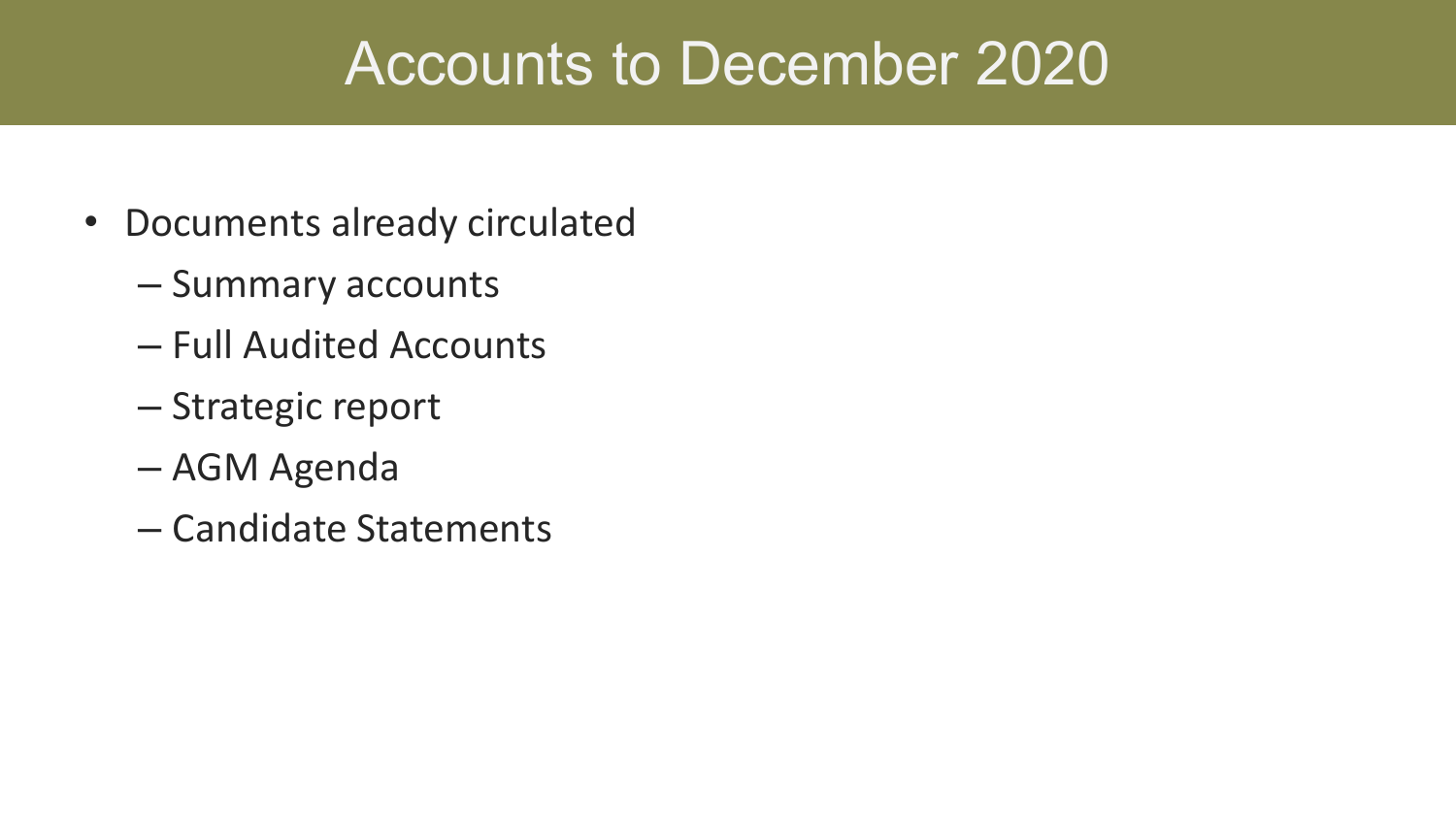#### 2021 Income Statement

|                                                  | 2021       | 2020       |
|--------------------------------------------------|------------|------------|
| Turnover                                         | 920,139    | 1,219,550  |
| Less Cost of Sales                               | (742, 642) | (813, 582) |
| <b>Equals Gross surplus</b>                      | 177,497    | 405,968    |
| Less Administrative exp, interest & other income | (65,055)   | (61, 794)  |
| Equals Surplus before payments to members        | 112,442    | 344,174    |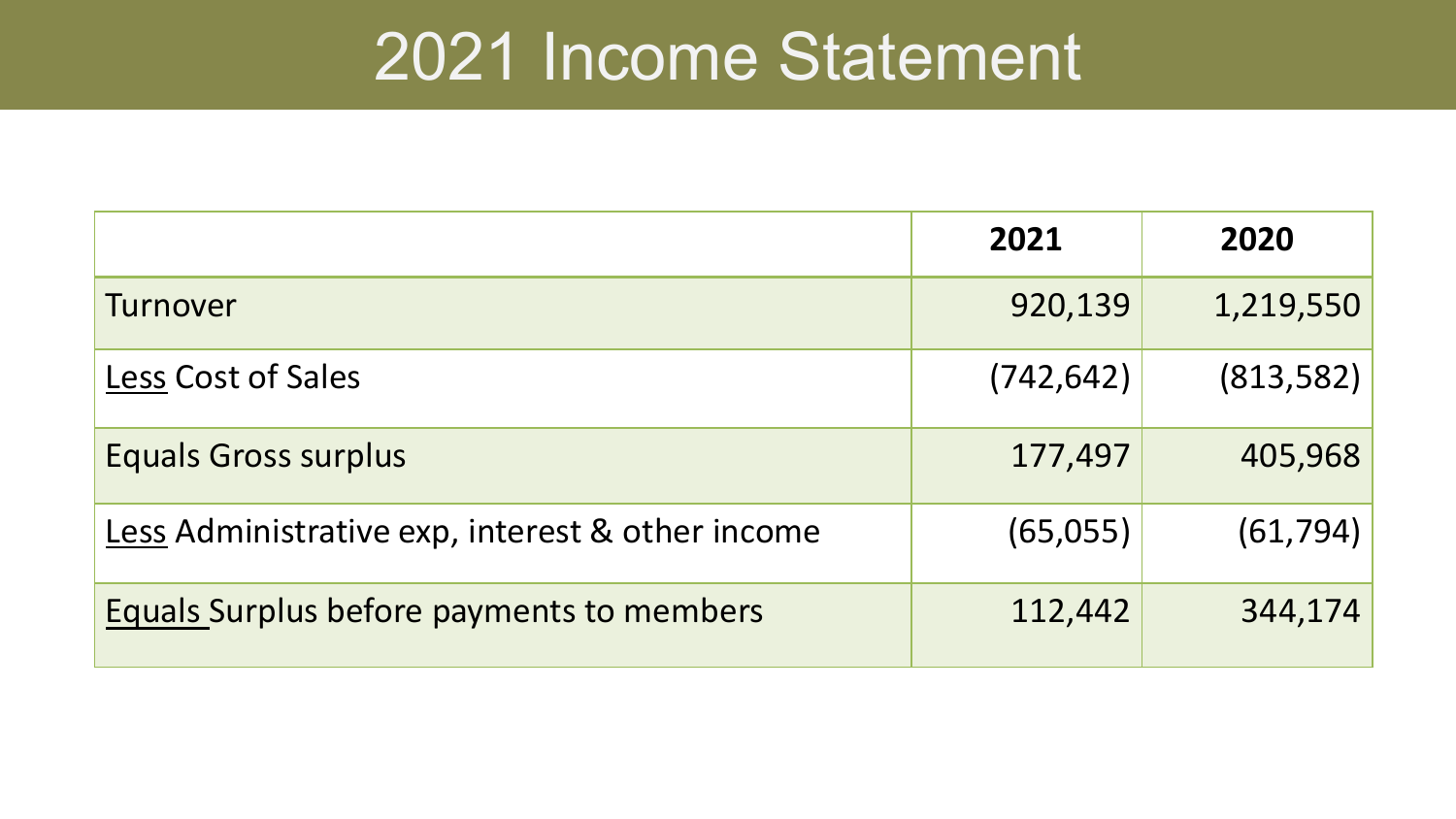## 2021 Use of Members' Funds

|                                    | 2021      | 2020                     |
|------------------------------------|-----------|--------------------------|
| Surplus before payments to members | 112,442   | 344,174                  |
| <b>Trading dividend</b>            | (375)     | $\overline{\phantom{0}}$ |
| Share interest                     | (97, 796) | (192, 623)               |
| <b>Community donations</b>         | (7,500)   | (7,000)                  |
| Tax                                | (4, 223)  | (27, 587)                |
| Surplus to reserves                | 5,548     | 116,964                  |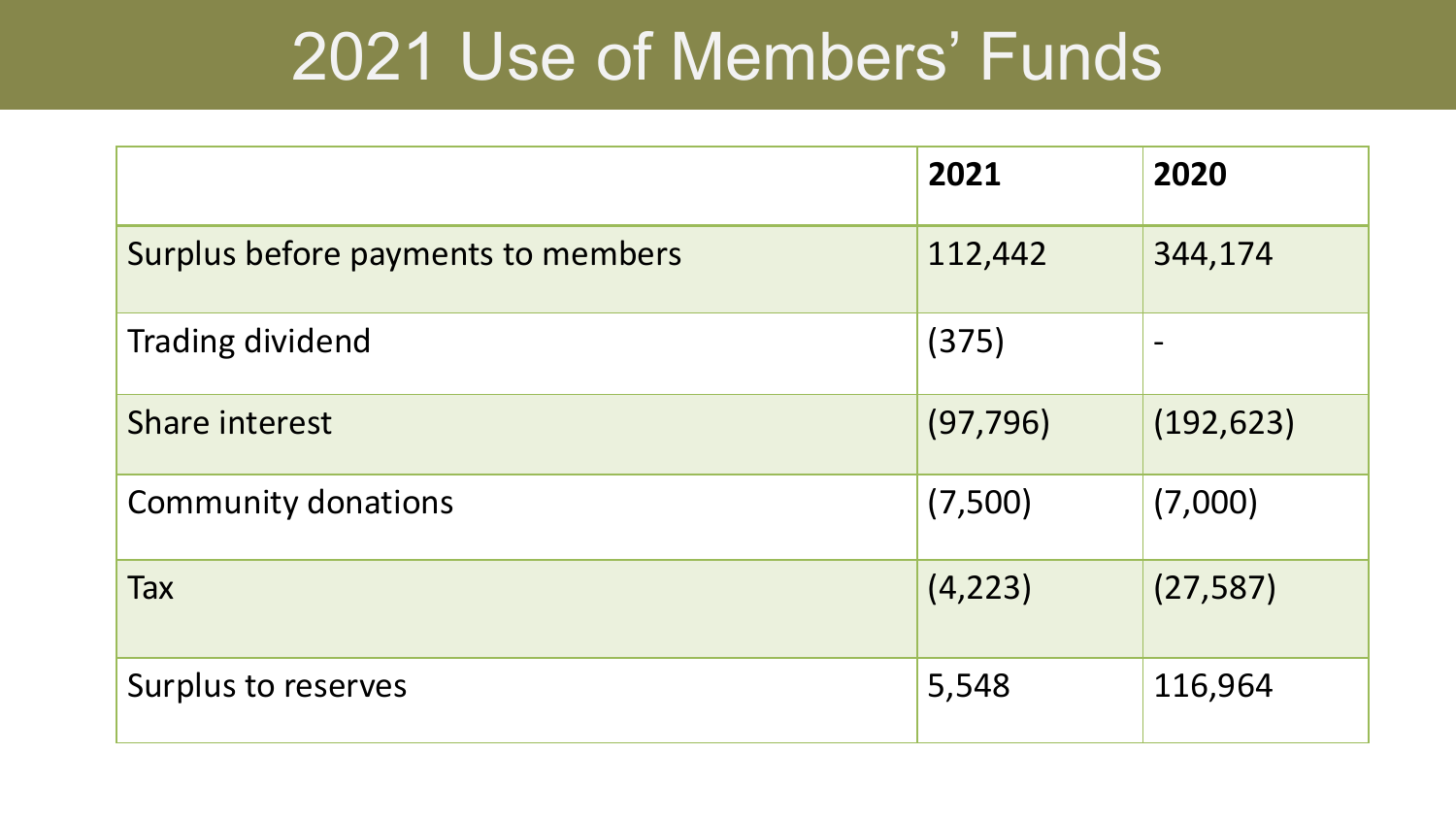#### Balance Sheet Excerpts

|                           | 2021<br>31st Dec | 2020<br>31st Dec             |
|---------------------------|------------------|------------------------------|
| <b>Total fixed assets</b> | 2,780,296        | 3,233,326                    |
| Cash and deposits         | 994,063          | 710,993                      |
| <b>Stocks and stores</b>  | 84,000           | $\qquad \qquad \blacksquare$ |
| Debtors less creditors    | 55,993           | 25,109                       |
| <b>General reserve</b>    | 122,512          | 116,964                      |
| Called up share capital   | 3,791,840        | 3,852,464                    |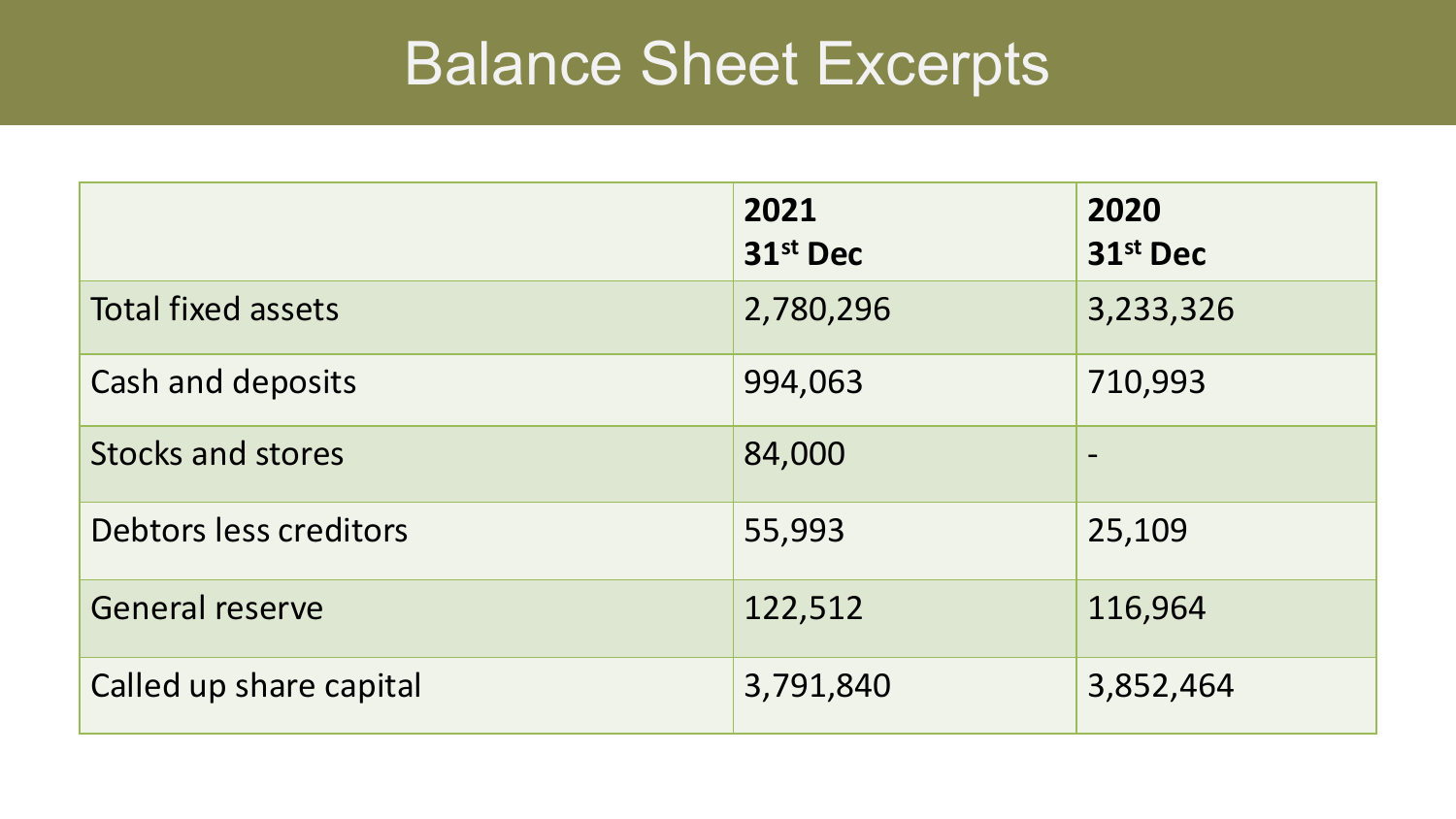## Registration FAQs

Questions received through the AGM registration have been answered by the Board and circulated to members.

A copy can also be found in the members area of the website.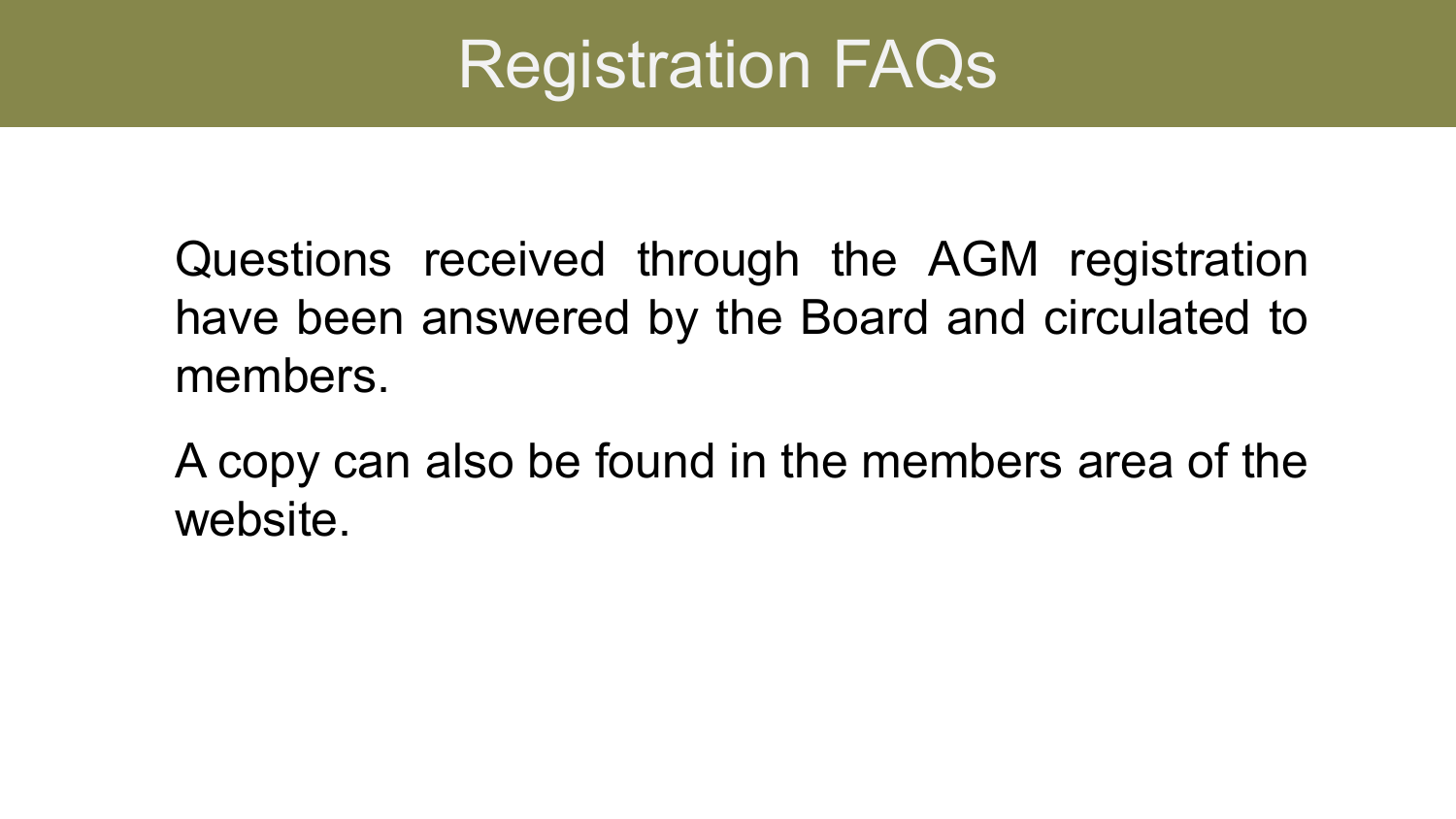

## 12 Apologies 232 members voted online/post (2021: 154 members)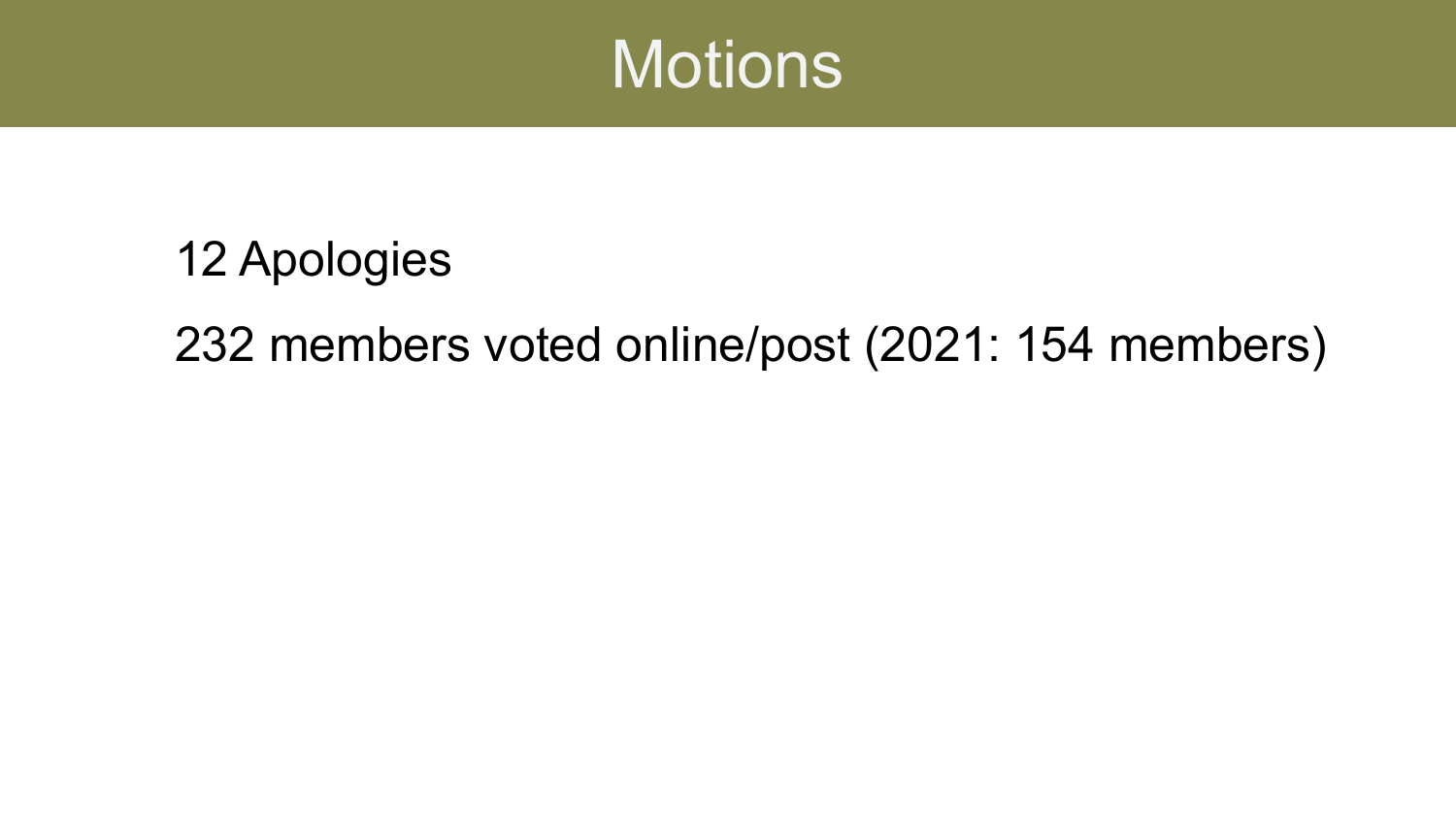### Motion 1: Minutes from 2021 AGM

- Proposed by the Chair
- Seconder
- Amendments
- Votes on Zoom

Online & Postal votes – Chair to Vote 42

- For: 164
- Against: 1
- Abstain: 25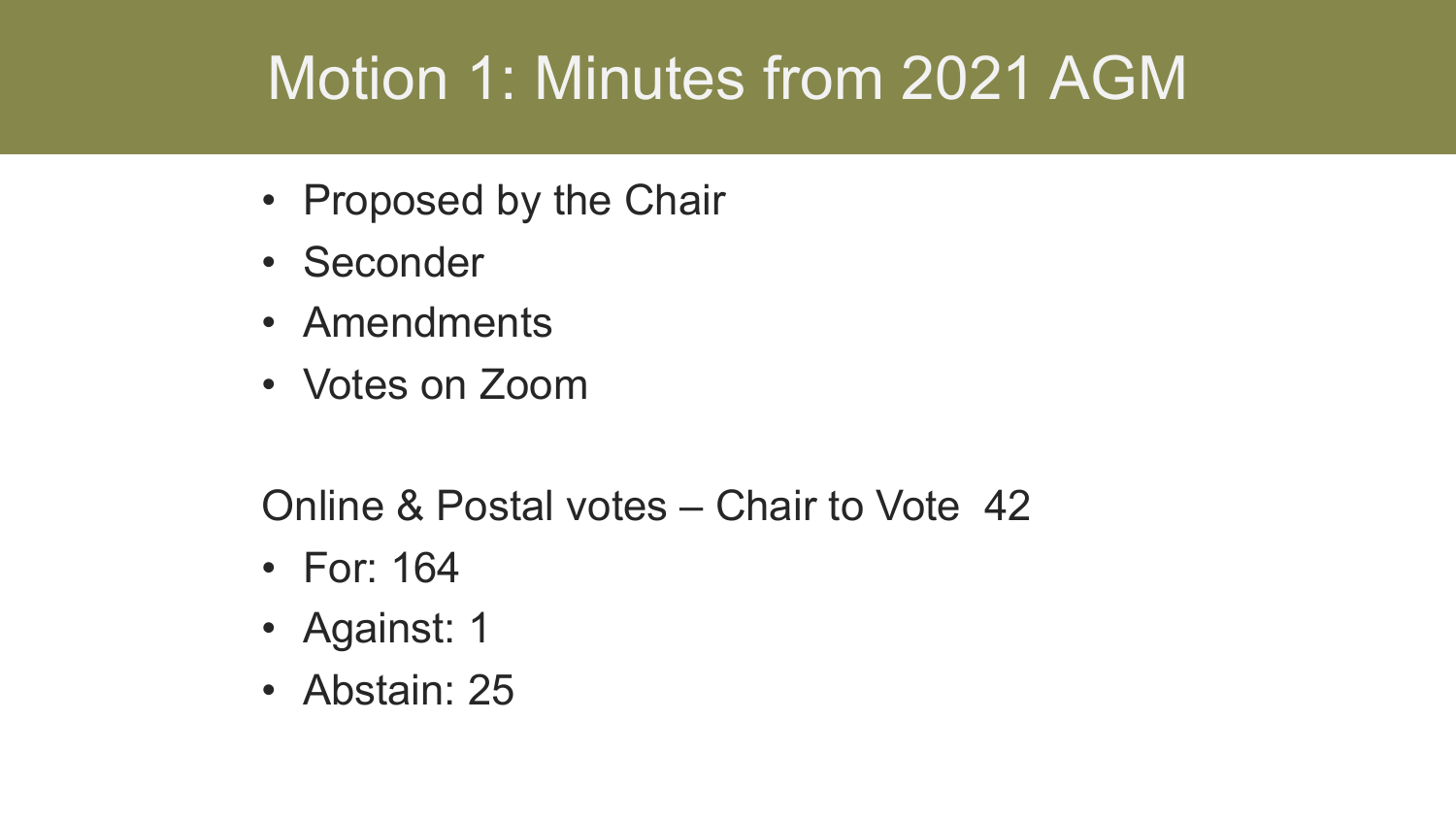#### Motion 2:

To acknowledge and ratify the payment of a trading dividend of £15 per eligible member as part of the trading dividend scheme implemented by the directors in 2021.

- Proposed by the Chair
- Seconder
- Votes on Zoom

Online & Postal votes – Chair to Vote 42 For: 176

- Against: 9
- Abstain: 5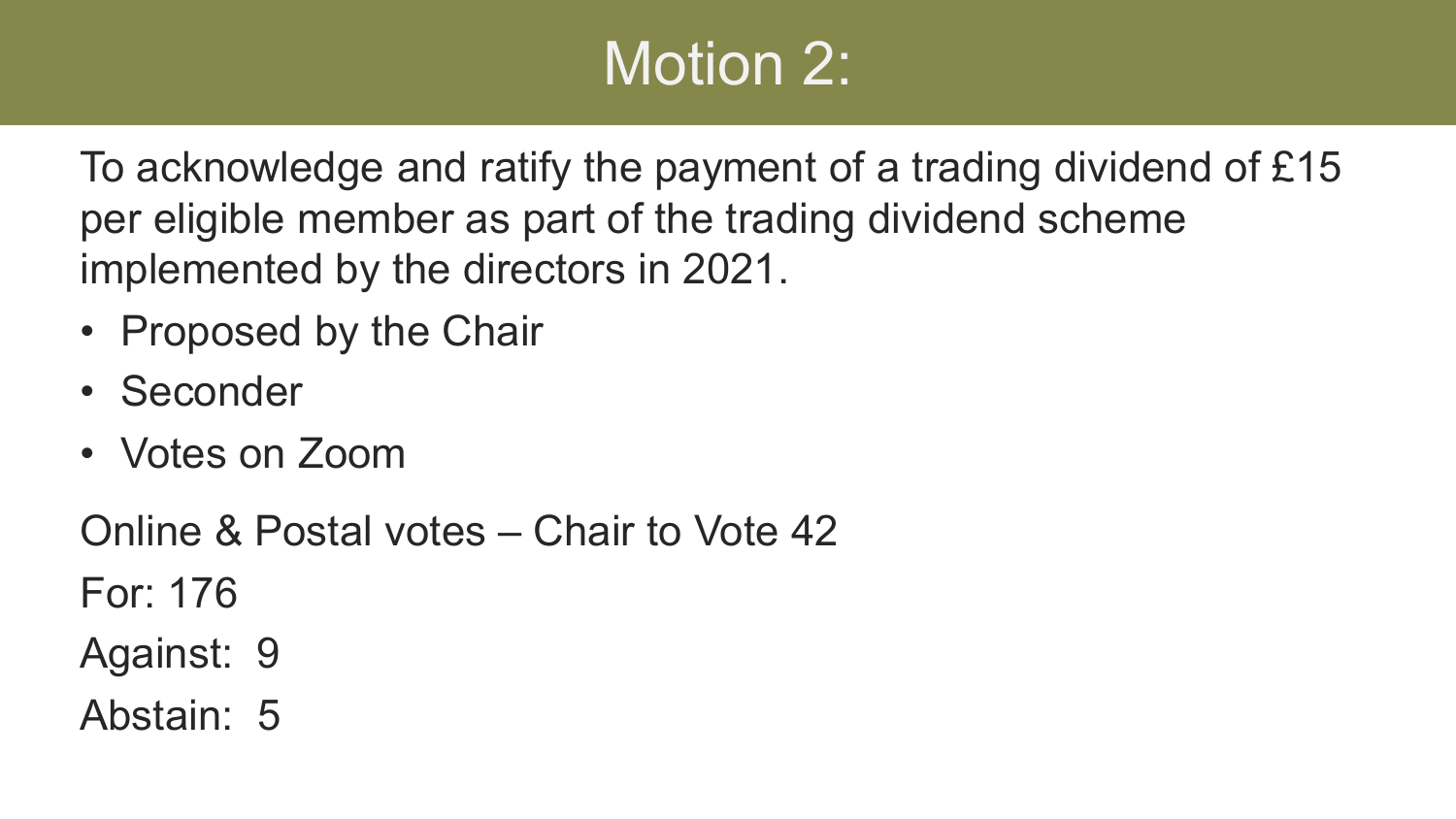### Motion 3:

To acknowledge the Directors' decision to pay share interest of £94,796 to Members, being a payment equal to 2.5% return on Member equity. A share interest statement will be provided with each payment

- Proposed by the Chair
- Seconder
- Votes on Zoom

Online & Postal votes - Chair To Vote 42 For: 185 Against: 3 Abstain: 2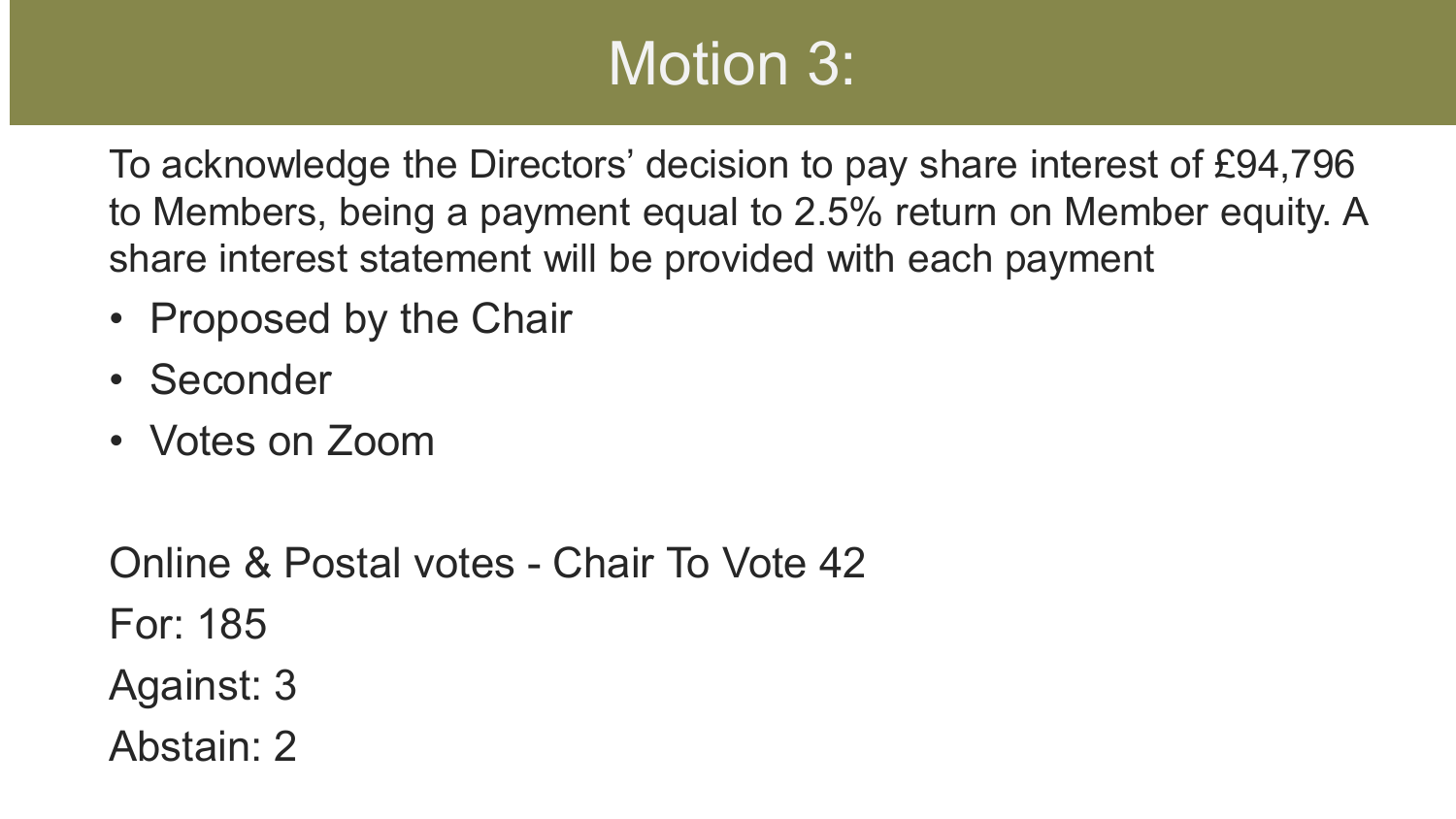## Motion 4:

To approve the allocation of £7,500 to WeSET

- Proposed by the Chair
- Seconder
- Votes on Zoom

Online & Postal votes - Chair To Vote: 42

- For: 169
- Against: 9
- Abstain: 12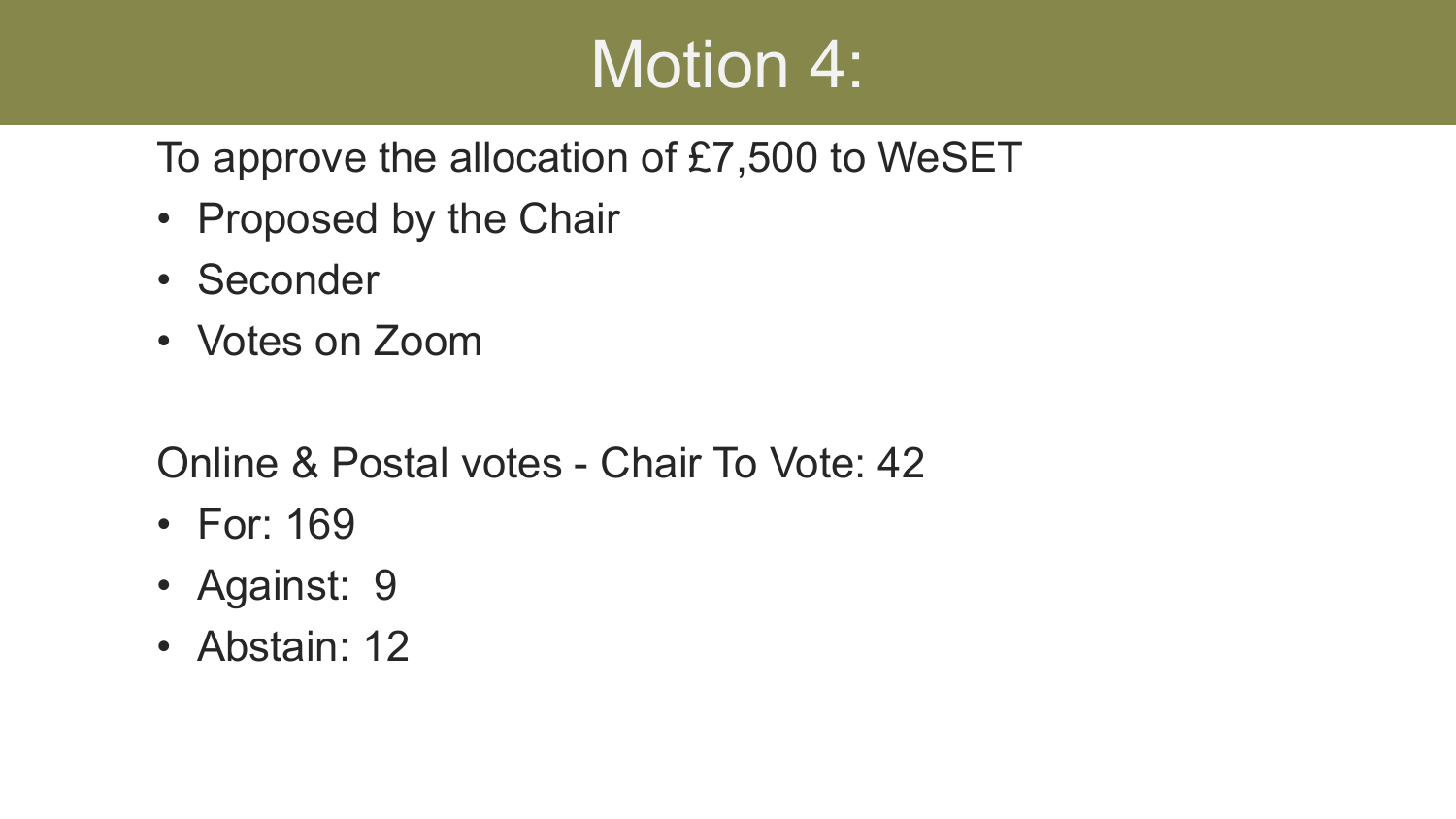## Motion 5:

To receive and adopt the Report of the Directors and the annual Accounts for the year ended 31st December 2021

- Proposed by the Chair
- Seconder
- Votes on Zoom

Online & Postal votes - Chair To Vote: 42 For: 181 Against: 2 Abstain: 7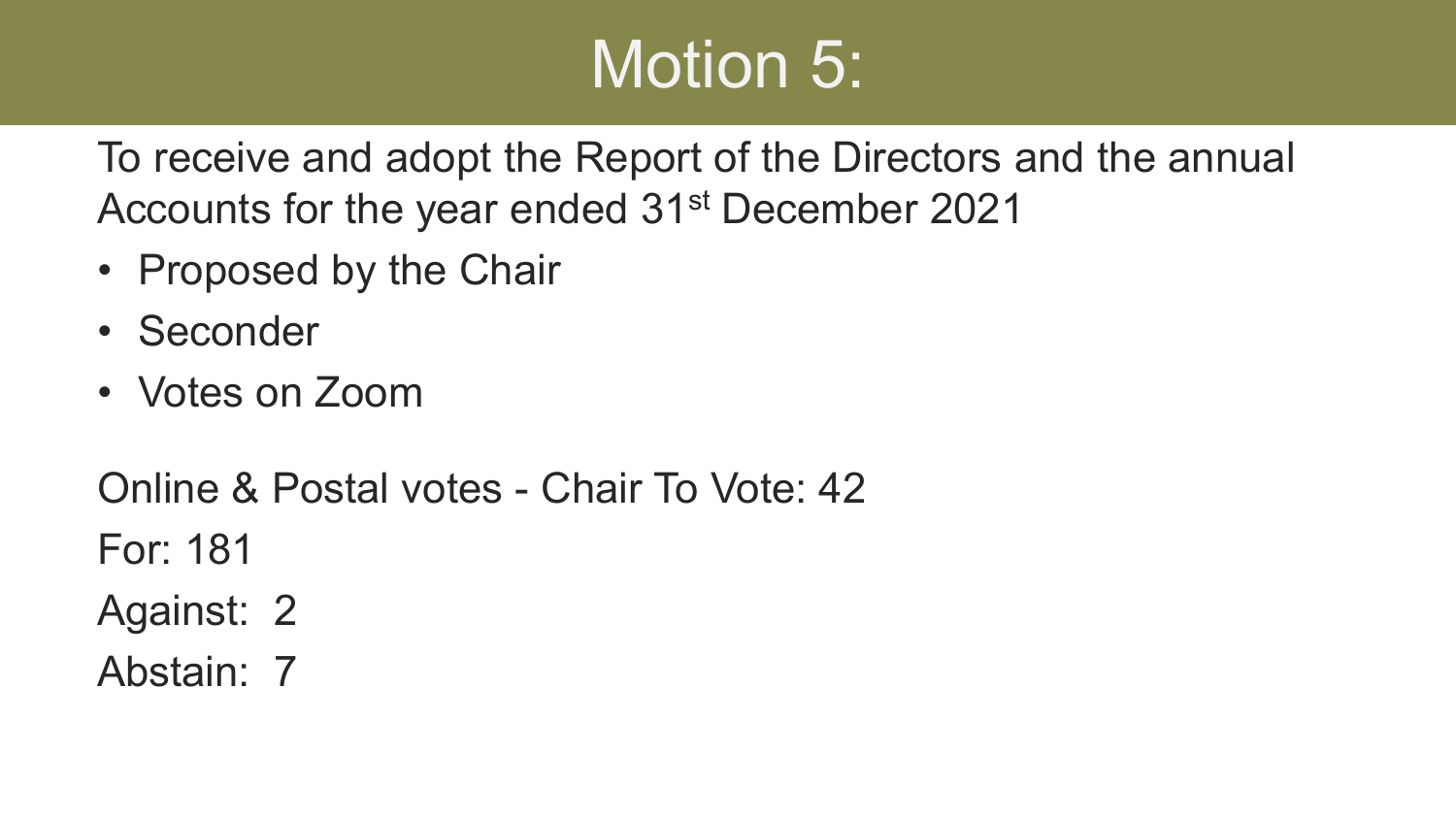To appoint the firm of Critchleys Audit LLP, as auditor until the conclusion of the next Annual General Meeting at a fee to be agreed by the Board

- Proposed by the Chair
- Seconder
- Votes on Zoom

Online & Postal votes - Chair To Vote: 42 For: 182 Against: 3

Abstain: 5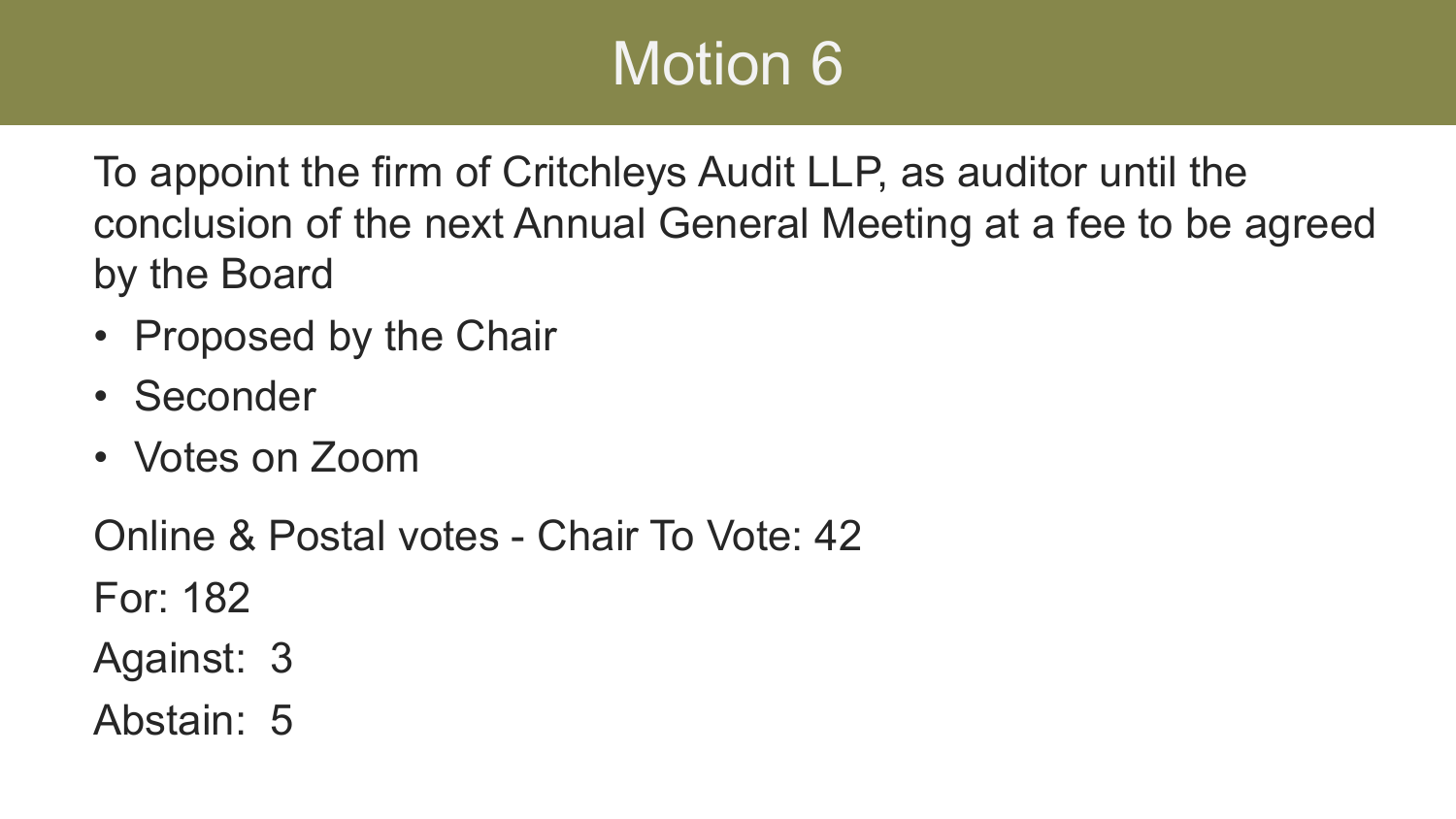To approve a trading dividend in respect of the financial year ending 31 December 2022 of such amount of no less than £15 and no more than £30 per eligible member (as determined by the directors) and in accordance with such arrangements as to eligibility and otherwise as the directors may determine.

- Proposed by the Chair
- Seconder
- Votes on Zoom

Online & Postal votes - Chair To Vote: 42

For: 171

- Against: 12
- Abstain: 7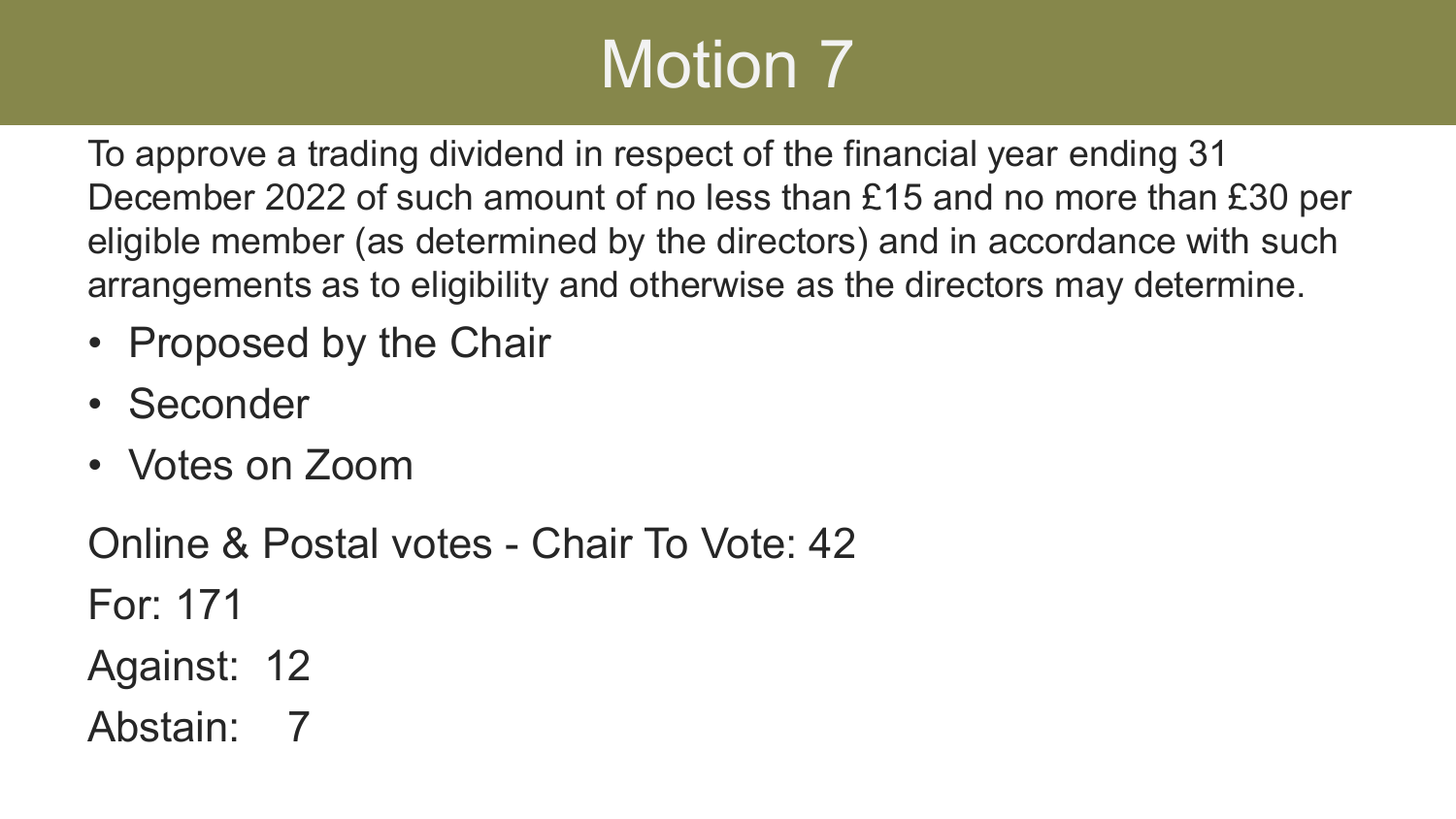To approve the allocation of up to £200,000 to allow the co-operative to withdraw shares from members who wish to return some or all of their membership shares

- Proposed by the Chair
- Seconder
- Votes on Zoom

Online & Postal votes - Chair To Vote: 42 For: 178

- Against: 6
- Abstain: 6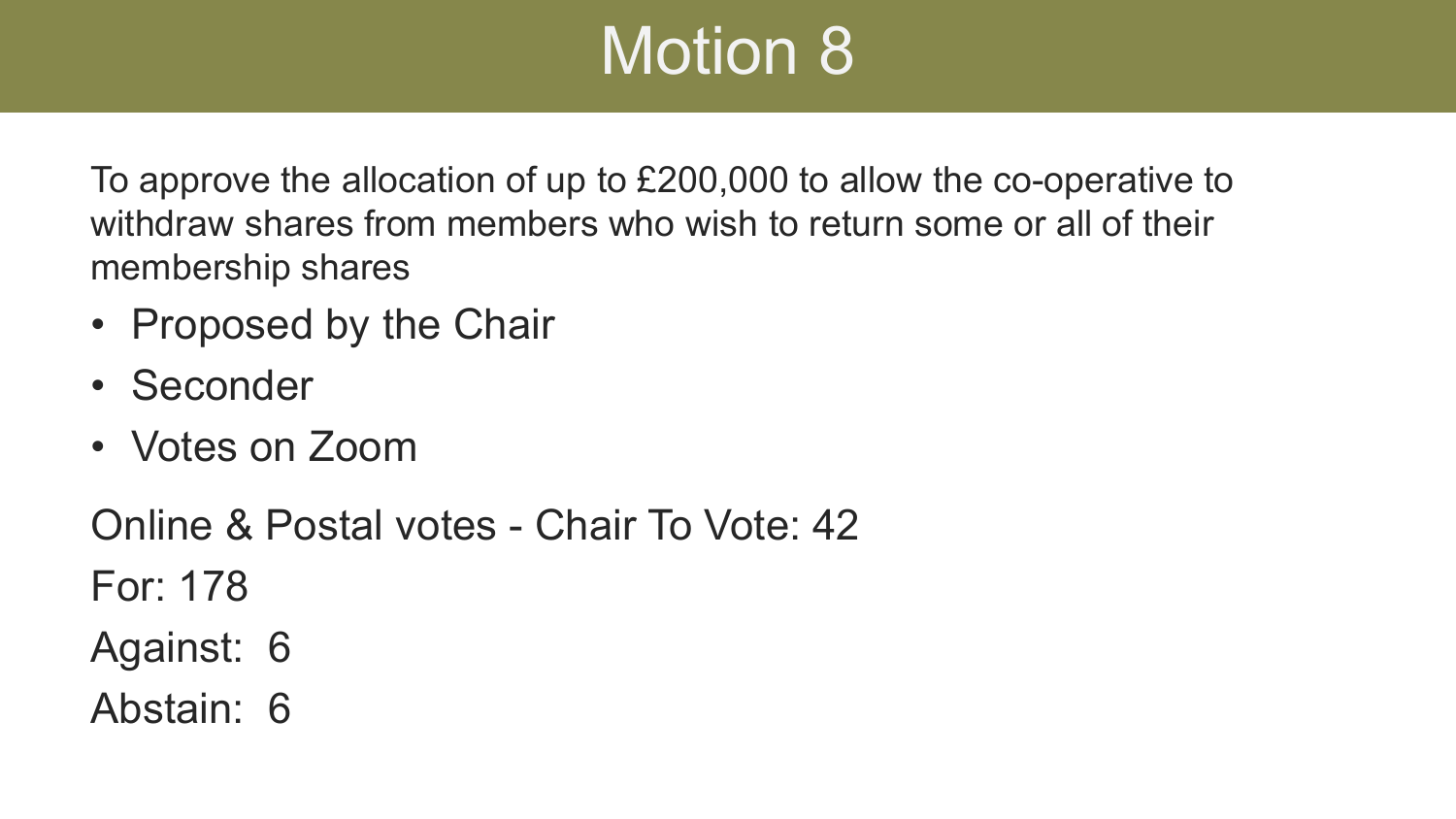Re-elect Mark Luntley as a Director

- Proposed by Annette Heslop
- Seconder
- Votes on Zoom

Online & Postal votes - Chair To Vote: 42 For: 181 Against: 3 Abstain: 6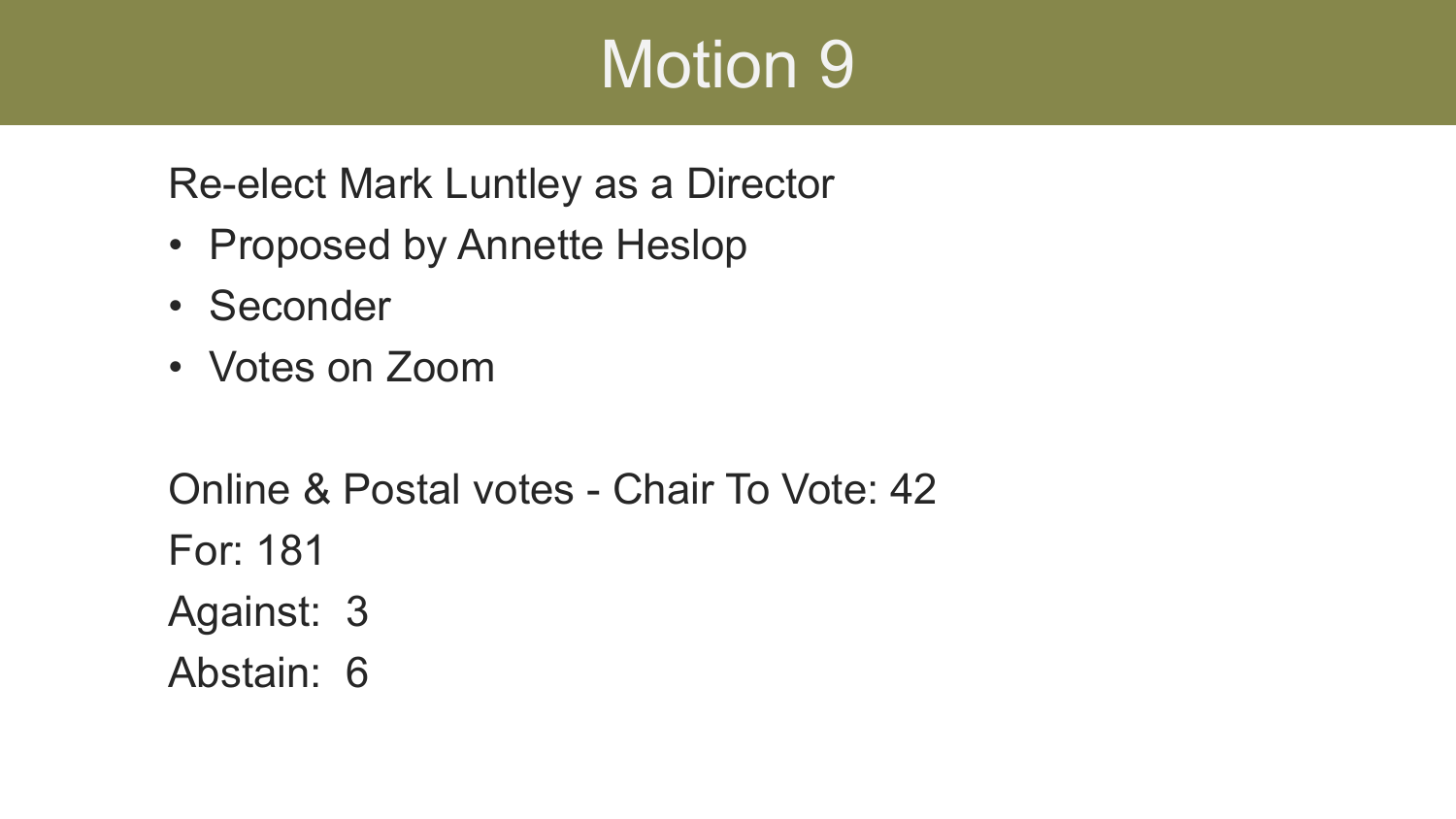Re-elect Aude Duquesne as a Director

- Proposed by Mark Luntley
- Seconder
- Votes on Zoom

Online & Postal votes - Chair To Vote: 42 For: 174 Against: 4 Abstain: 12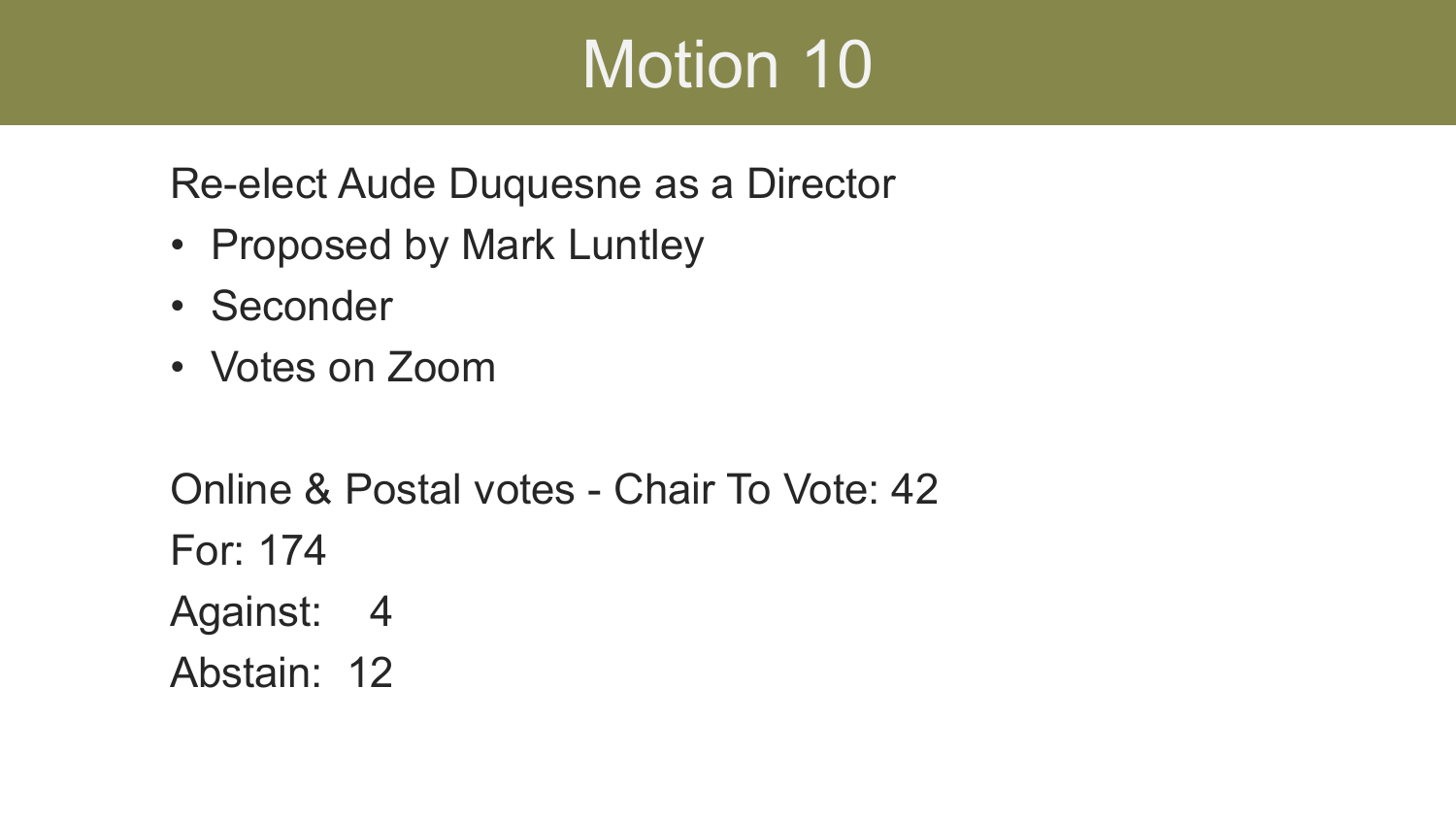## Closing Remarks

- Thanks to all Board Members
- Thanks to AGM organisers Ethex & E4A
- Grateful for your attendance today & questions/comments
- We hope to see you in person on 15 October 2022 at the Cornerstone, Didcot – **Westmill Futures**. And Westmill Solar 10 year celebration!